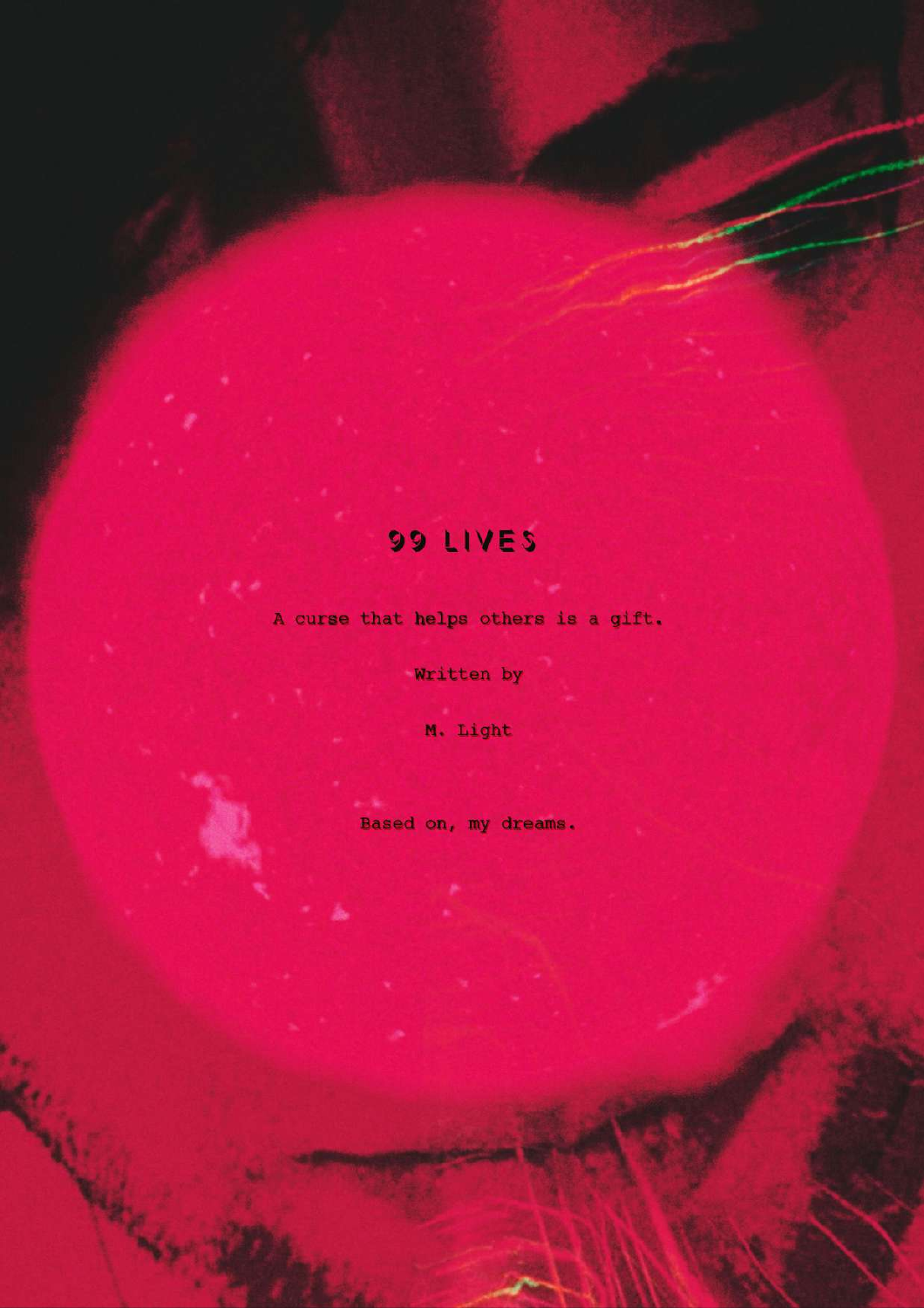# 99 LIVES

A curse that helps others is a gift.

Written by

M. Light

Based on, my dreams.

wakeupmau.com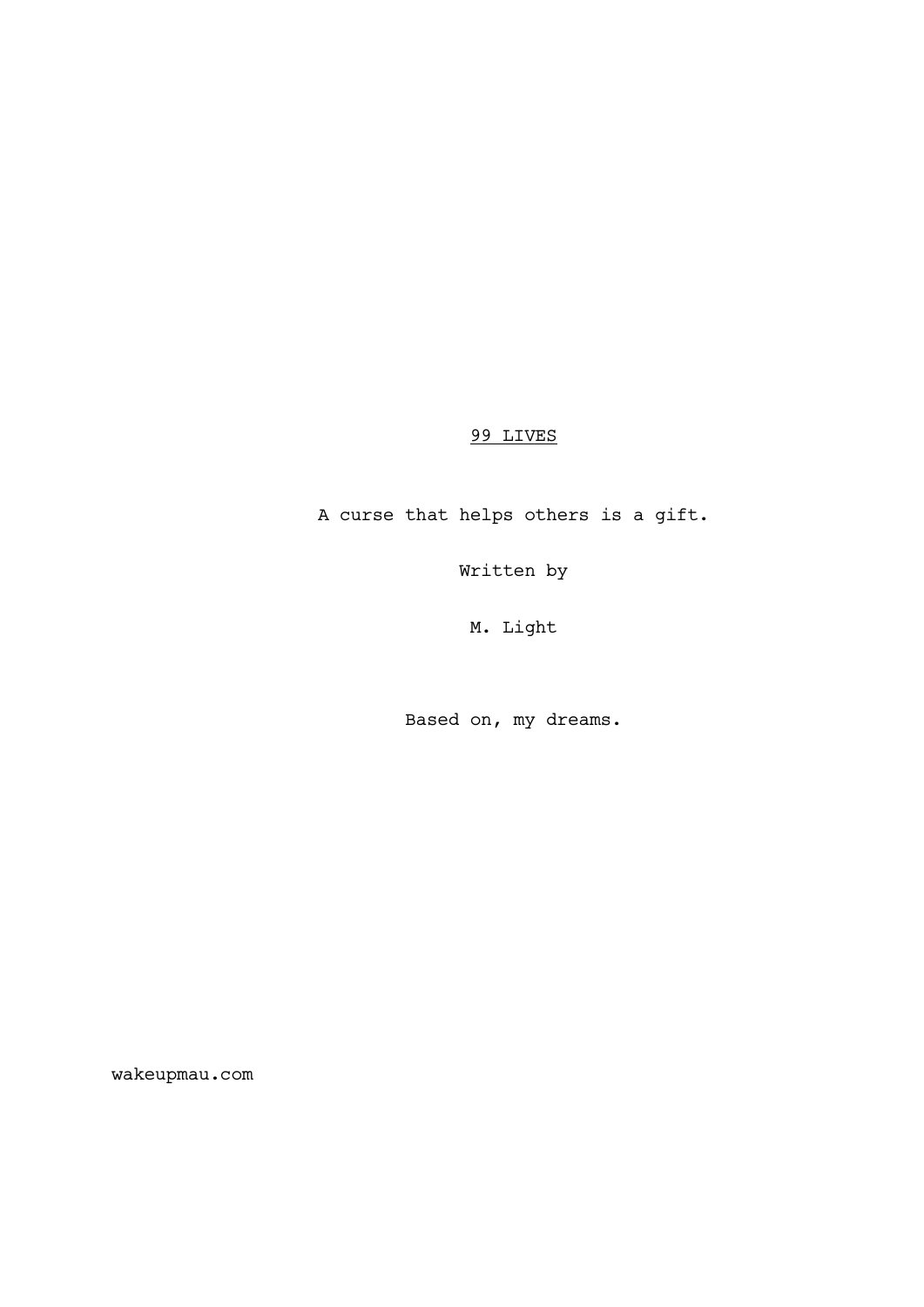EXT. BARREN HIGHLANDS - DAY (YEAR 10980)

Lonely winds whistle through naked, sterile grounds. Pale brown giving way to the gray surface of sharp rocks.

> MICHAEL (V.O.) Gods are a tricky thing. Their words always mean more than what you think.

The line of the horizon blurred by the lack of contrast between the earth and the sky, covered by a dense mass of menacing clouds.

The man in a black robe is MICHAEL (??), he puts stones on top of a BURIAL MOUND.

> MICHAEL (V.O.) Life will grow back in this place.

(Melancholic piano song plays)

Farther and farther away from the burial mound.

MICHAEL (V.O.) As it always does. (beat) A miracle, just like YOU.

The man now walks alone through the barren highlands, heavy wind moving his robe to the side.

Drawing trails of dust behind him.

MICHAEL (V.O.) He was the last one. (beat) No more laughs nor cries in this place anymore.

As he gets to the edge of the mountain path, the man stops to look at the landscape below.

He can see the RUINS OF A CITY in the distance.

MICHAEL (V.O.) I'm tired... (beat) I can't even tell you how tired I am.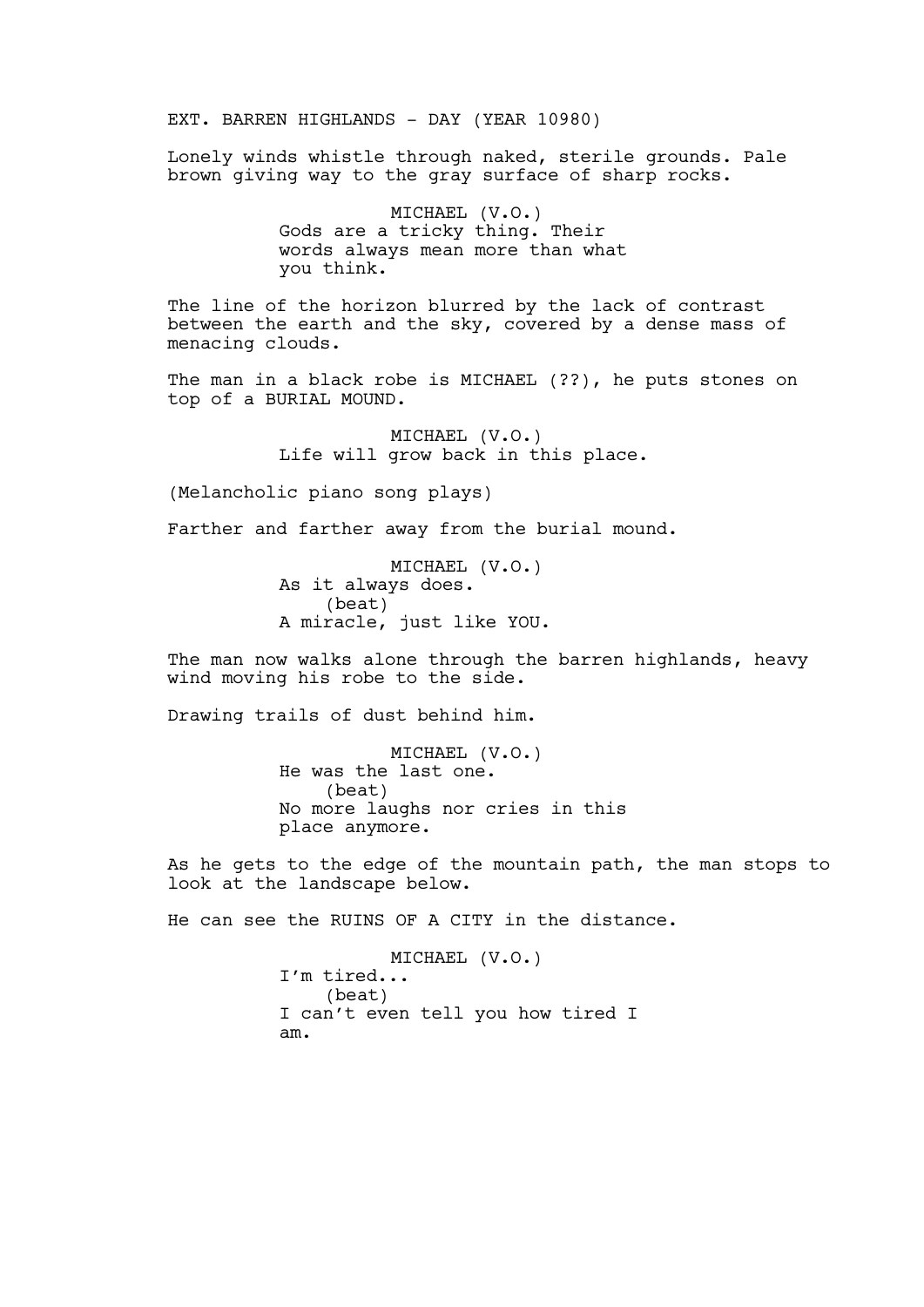EXT. CITY RUINS - DAY (CONTINUOUS) Through debris and dirt, through collapsed walls and crumbling buildings, the man walks in silence. MICHAEL (V.O.) I think my SENTENCE is ending soon. (beat) I can feel it in my bones. He keeps walking until reaching the entrance of an--- ABANDONED HOSPITAL Where he keeps walking through a LONG HALL. Scattered papers on the floor, dust in the furniture and little light coming from far windows. He stops outside ROOM 101. MICHAEL (V.O.) I'm ready now. Goes INSIDE ROOM 101 Where he finds a DUST-COVERED BED. MICHAEL (V.O.) I can rest now. The man lies down on the bed, settles in and looks at the ceiling for a moment. He closes his eyes. He sleeps. Time passes faster and faster. Little by little, vegetation covers the spaces in the room, gaining ground until covering the place entirely. Covering even the man sleeping on the bed. (melancholic piano song abruptly ends). OVER THE BLACK: 99 LIVES.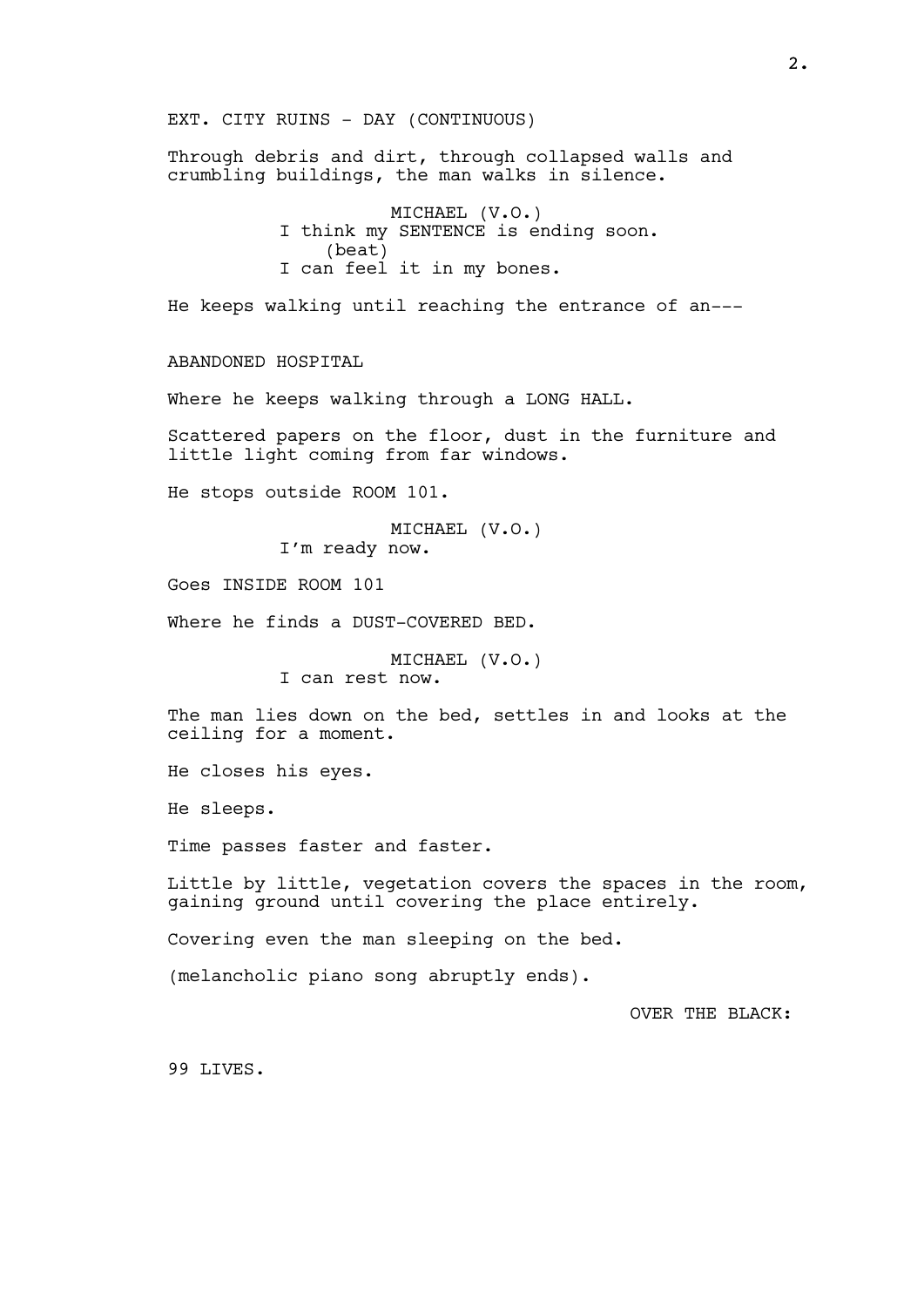### MONTAGE SEQUENCE

(dramatic sustained note plays)

A drop of blood falls into a sea of white liquid, almost like milk.

The blood mixing with the white liquid, spurring the creation of MULTICOLORED FLOWERS.

A woman walks through the milky sea, with arms open to the sides.

Blood dripping from her wrists.

Each drop that falls into the white liquid becomes flowers forming a path on the sides of her.

MICHAEL (V.O.)

Pen?

PENELOPE (V.O.)

Yes?

MICHAEL (V.O.) Don't leave me, please.

POV SHOT INSIDE A HOSPITAL

a woman in a hospital bed, her breathing is slow.

PENELOPE (V.O.) But... you're the one who's leaving.

POV gets farther and farther away from her, out of the room and into the long hallway.

> PENELOPE (V.O.) Michael? Michael!?

It continues to move away.

BANG! BANG! BANG!

JUDGE (V.O.) Order! (beat) Court is now in session.

CUT TO:

OVER THE BLACK: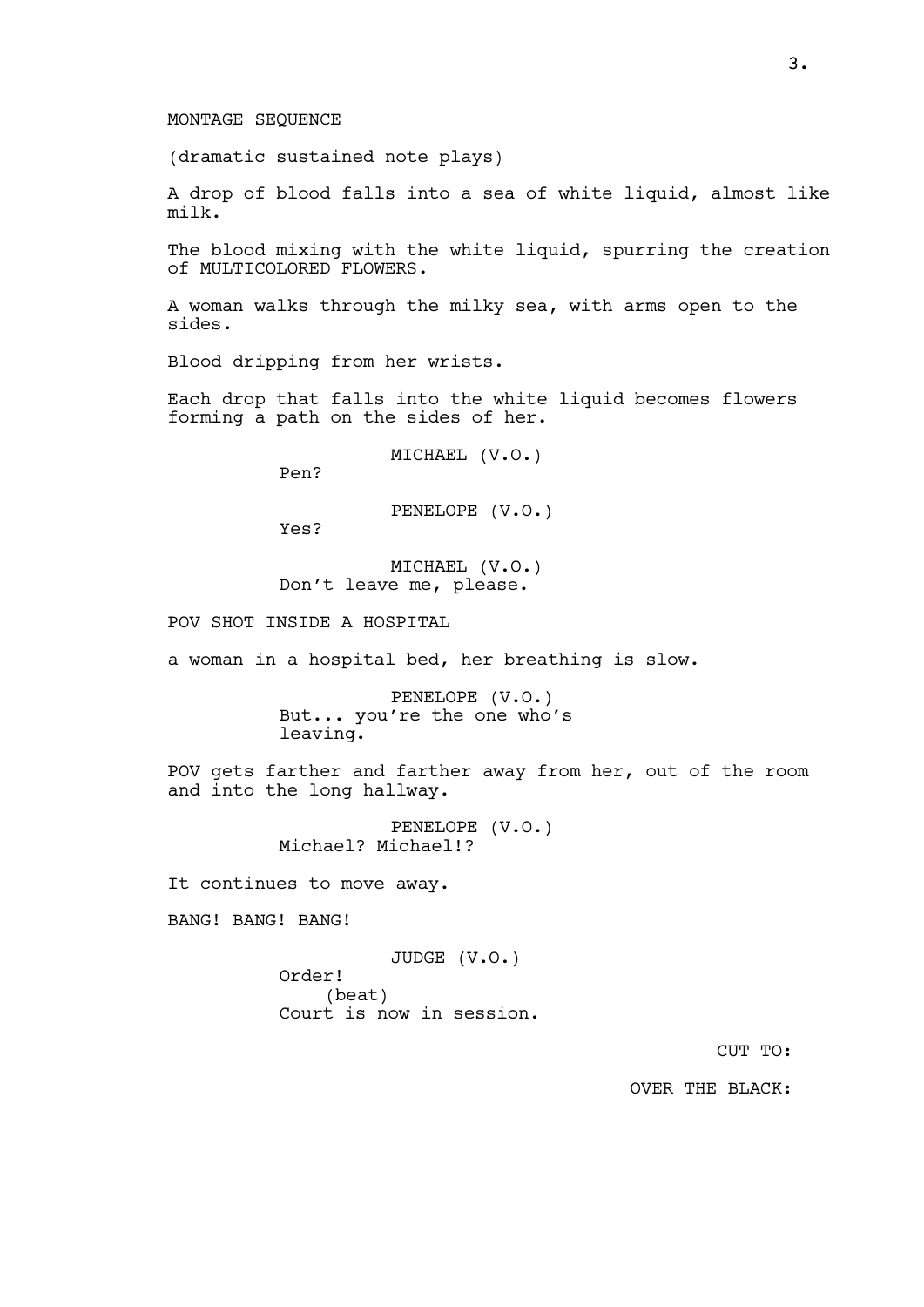THE TRIAL.

INT. COURTROOM - DAY (YEAR 2022)

The JUDGE looks on gravely from the stand of the imposing hall of justice.

In front of him, the audience waits anxiously, in uncomfortable silence.

The PROSECUTOR chats confidently with his assistant while the DEFENSE COUNSEL reviews notes in his desk.

Suddenly, from the left side, passing by the group of jurors, two guards escort MICHAEL (31).

As they pass, Michael fixes his gaze on the Judge on the bench.

From his perspective, there is a strange iridescent halo surrounding the silhouette of the Judge.

> MICHAEL (V.O.) Some people you know they're special. There's something about them, you can't look away. (beat) They're so full of life they can fill entire planets with their light.

A shot of a WOMAN BATHED IN SUNLIGHT.

Image fades at the sound of the GAVEL.

INT. COURTROOM - DAY (CONTINUOUS)

The prosecutor talks loudly, facing the jury, as Michael looks patiently from the witness stand.

> PROSECUTOR 98. Members of the jury... I want you to visualize it, 98 people. (beat) It all comes clear now, isn't it? There's no room for interpretation here.

He now points at Michael in the stand.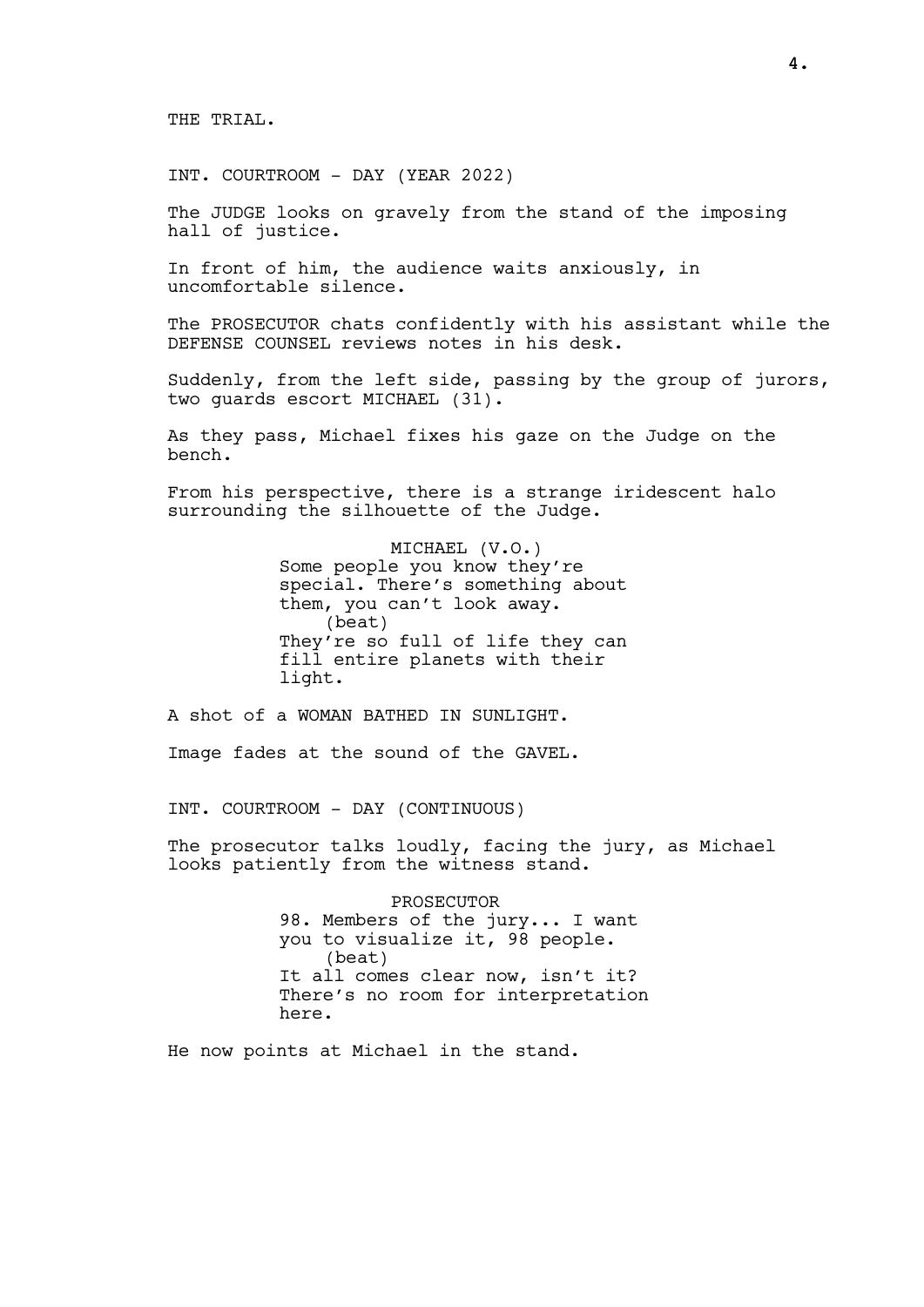PROSECUTOR (CONT'D) This man is the single cause for the lost of 98 lives. (now looks back at them) I mean... You just can't let this go, justice must be serve here of all places.

Some of the jury nod in agreement.

PROSECUTOR (CONT'D) The defendant was arrested on FEBRUARY 28, police report indicates that officers arrived at the scene around 9 pm....

FADE TO:

EXT. WOODEN HOUSE NEAR THE LAKE - NIGHT (FLASHBACK)

The police car illuminates the surrounding area, of abundant vegetation, with lights blue and red.

The car stops outside a wooden house, painted light blue. There's an old wooden boat resting near the entrance.

The policemen get out of the car and run towards the house, they meet two children in the doorway.

They are crying.

POLICE MAN #1 What happened, kid?

 $KID$  #1 (sobbing) She's leaving...

POLICE MAN #2 Who's leaving?

Suddenly, am intense flash of light comes through the windows.

Comes from inside.

(MORE) POLICE MAN #1 A fire? POLICE MAN #2 I'll call it. (over radio now)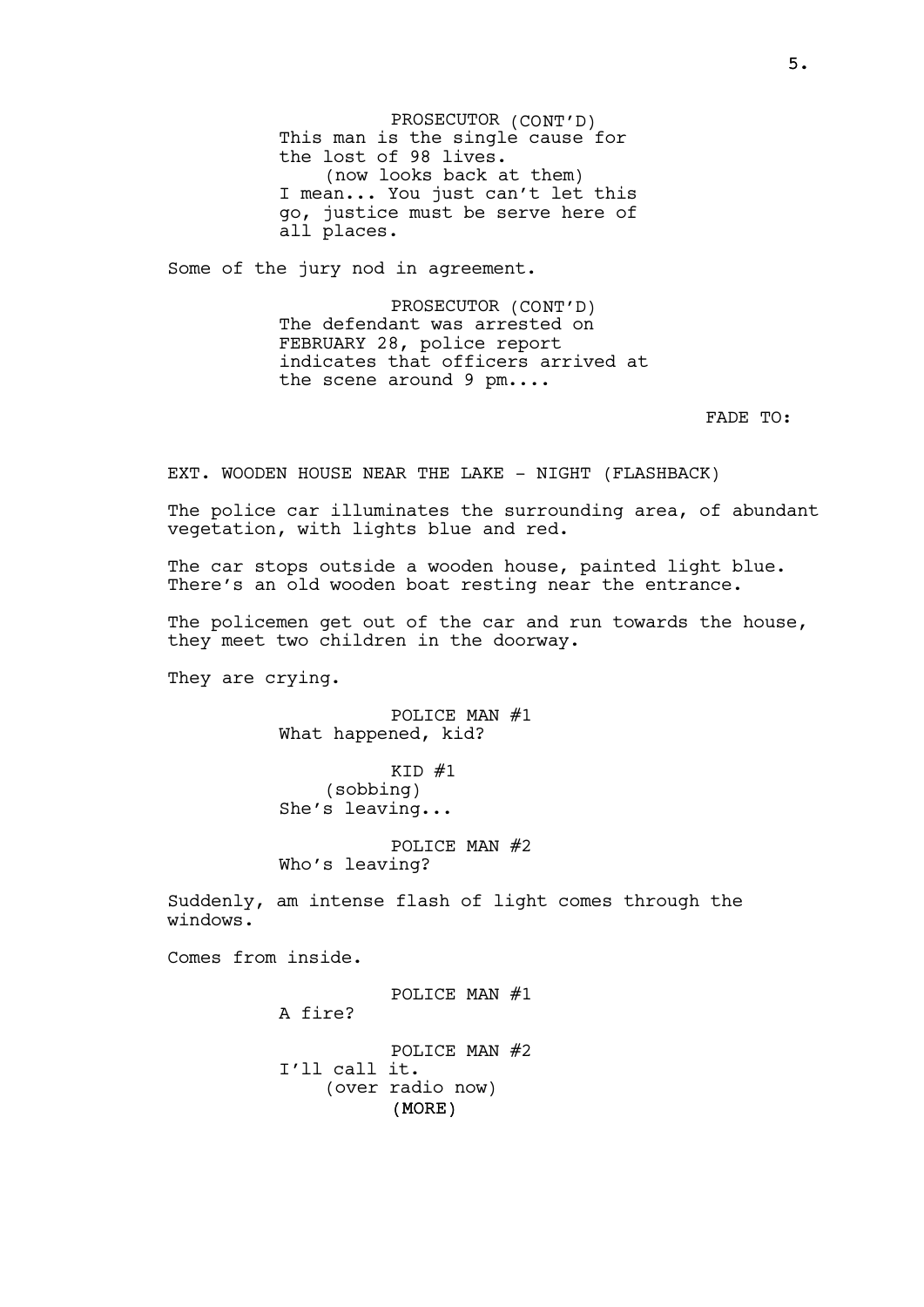POLICE MAN #2 (CONT'D) Dispatch, we have a possible fire in our distress call address.

Kid #2 interrupting.

 $KID$  #2 (crying louder) Don't let her leave, please!

POLICE MAN #1 (pissed) Fuck, I'm going in.

POLICE MAN #2 Wait, we don't know if it's...

Bang!

Police man #1 kick the door down, he goes---

INSIDE THE HOUSE

But, blinded by the intense light, he can barely move, stumbles upon a bookshelf.

POLICE MAN #1

Fuck!

Light fades. Now police man #1 faces the dark. He continues to move inside the house, getting into the living room.

There, he finds a man standing in the middle of the room.

It's Michael, and all around him, all over the room, ashes spread in the air.

POLICE MAN #1 takes his gun in disbelief as Michael raises his hands, smiling.

DEFENSE COUNSEL (V.O.)

Ashes?

CUT TO:

INT. COURTROOM - DAY

The DEFENSE COUNSEL faces Michael in the stand.

MICHAEL Yes, that's what's left when they're gone.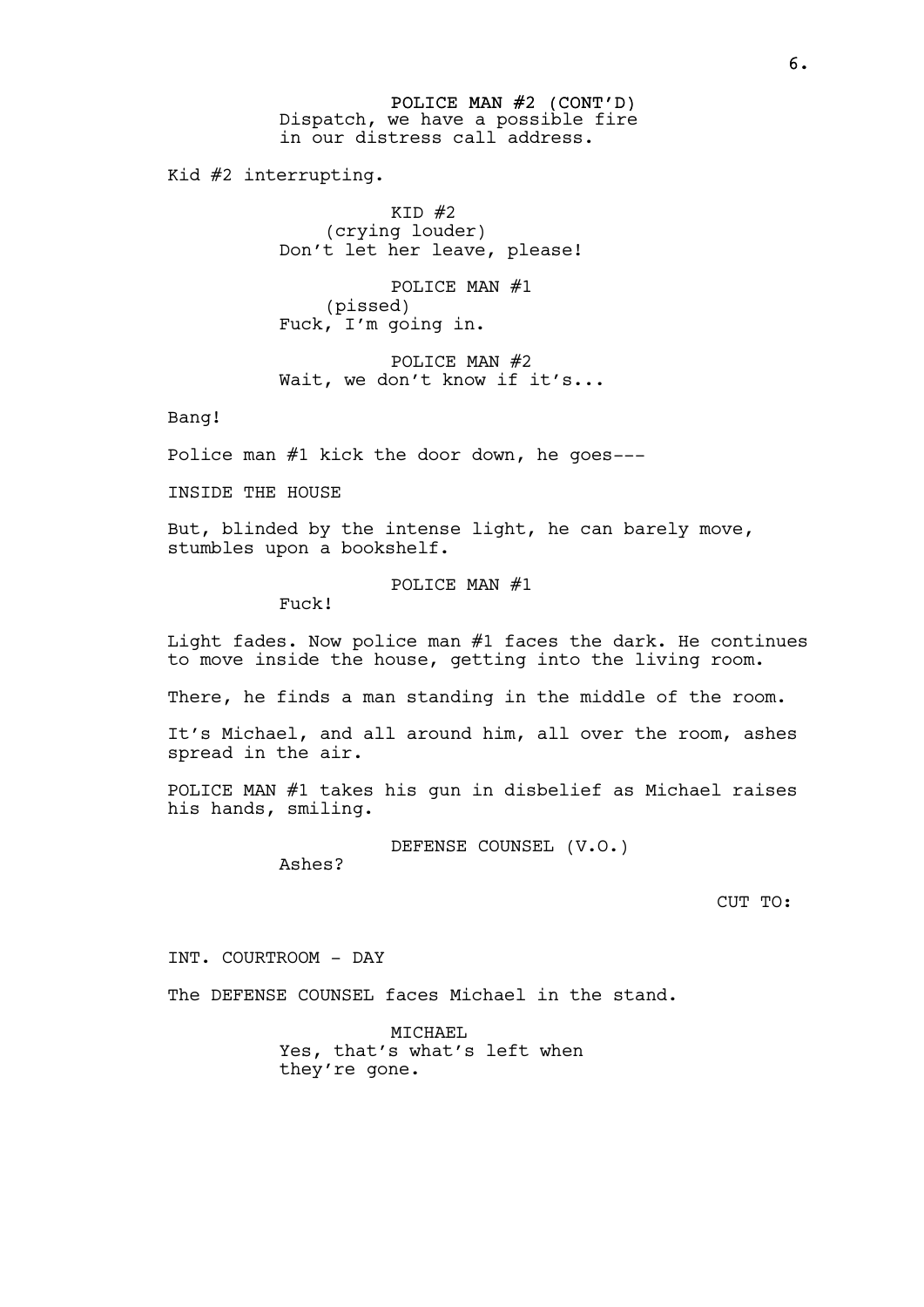DEFENSE COUNSEL Gone? Where?

PROSECUTOR (irritated) Objection, your honor!

JUDGE On what grounds?

PROSECUTOR What's the meaning of all this non sense?

DEFENSE COUNSEL Your honor, I think my client has a right to explain what happened, to state his own truth.

PROSECUTOR

Truth?

DEFENSE COUNSEL Correct me if I'm wrong, but so far Michael's recollection is on pair with both of the police officers statements.

Judge nods when hearing this.

JUDGE Okay, I'll allow his testimony to continue.

He looks at Michael now.

JUDGE (CONT'D) You can proceed.

Michael nods with a friendly smile, he then faces the Defense counsel.

> DEFENSE COUNSEL So, Michael. You can get why people may have trouble understanding what you are saying, right?

> > MICHAEL

I do.

DEFENSE COUNSEL Here you have a room full of people that thinks you're a serial killer. You know that too, right?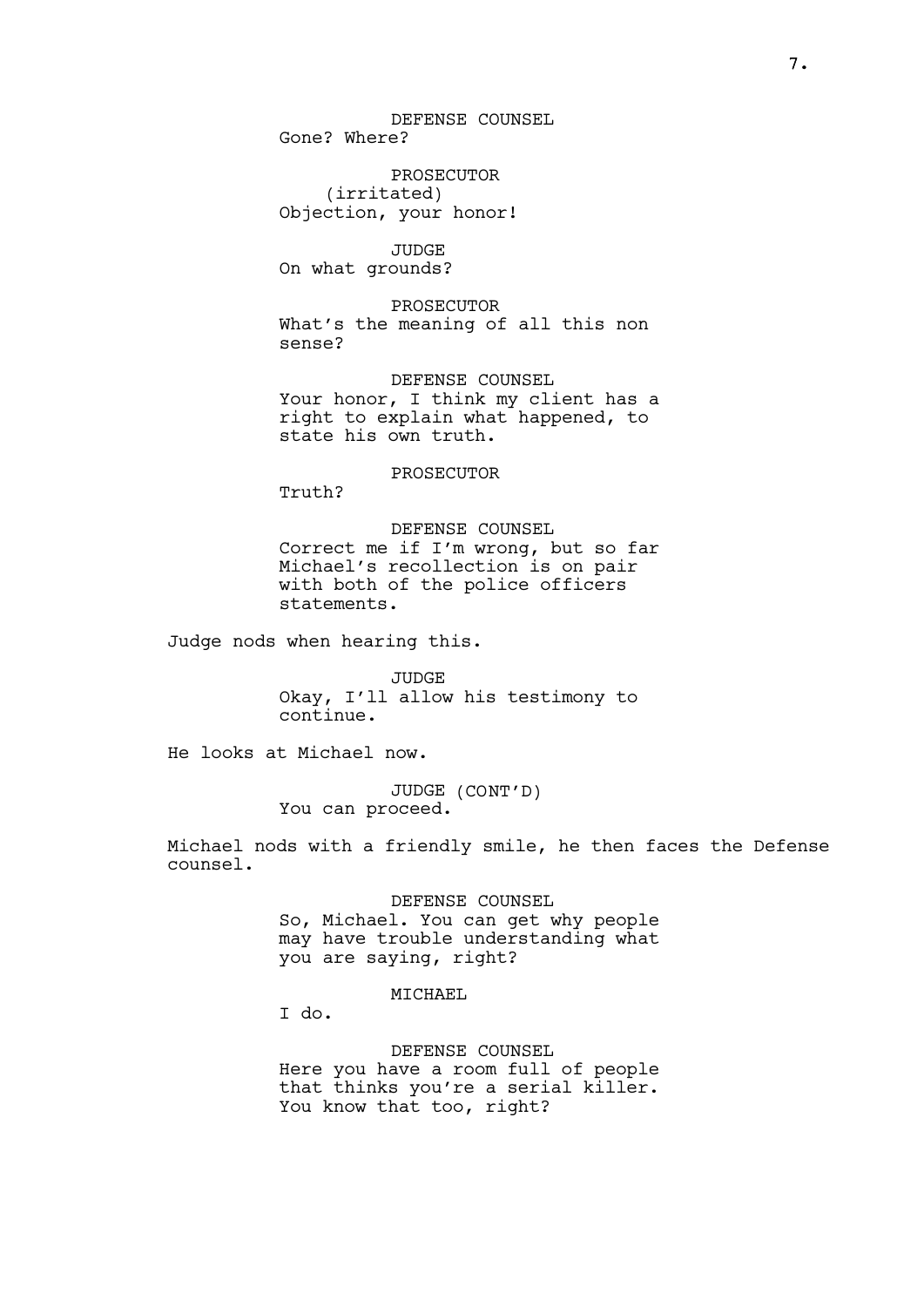MTCHAEL

Yes.

DEFENSE COUNSEL Well, are you?

MICHAEL To be honest, I'm not sure.

Commotion goes through the courtroom.

MICHAEL (CONT'D) Don't get me wrong, I didn't kill any of them. (beat) But, I am definitely the reason they're not here.

People in the benches murmur in shock.

DEFENSE COUNSEL I see. (beat) Maybe it would be better if you explain yourself, don't you agree?

MICHAEL

(beat) Yes.

DEFENSE COUNSEL Tell me Michael, who's Penelope?

MTCHAEL (smiling) Pen? Oh, she's number one. (beat) The love of my life.

OVER THE BLACK:

A BRIEF HISTORY OF MICHAEL'S LOVE FOR PENELOPE.

The WOMAN BATHED IN SUNSHINE, she smiles.

MICHAEL (V.O.) To say that her smile was the light of my life is an understatement.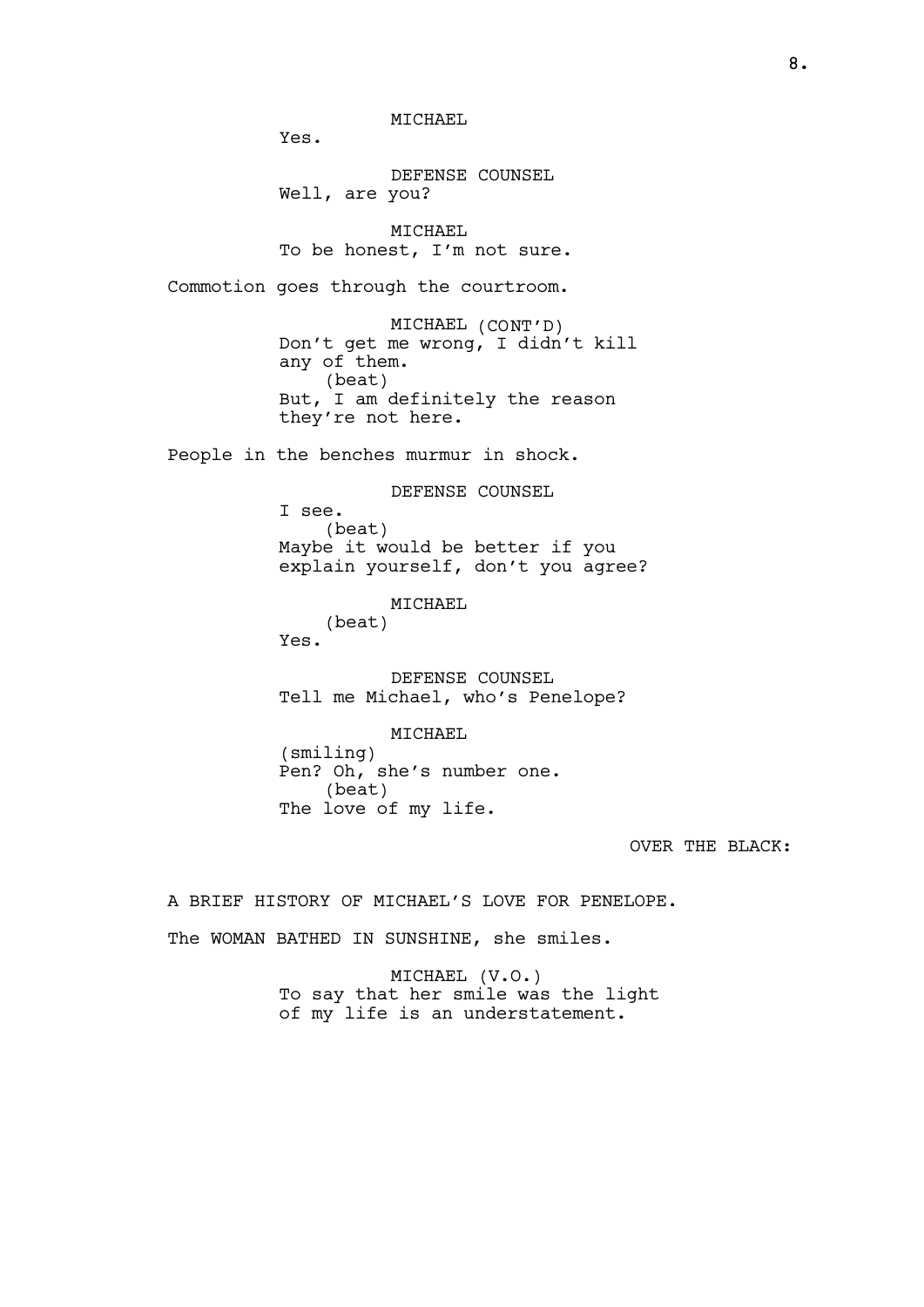INT. OPERATING ROOM - NIGHT (FLASHBACK)

Viewed from above, the woman is sedated on the operating table, covered by surgical drapes.

Except for her HEART AREA, where she is undergoing surgery.

MICHAEL (V.O.) I met her trying to bring her back to life. (beat) She had a congenital heart disease, we could only treat the effects as she was waiting for a donor.

INT. HOSPITAL ROOM - DAY

Michael enters the room wearing his DOCTOR'S GOWN, when he looks at the bed, he finds it empty. Penelope is standing at the window, covered by sunlight.

> MICHAEL (V.O.) She was so eager to get back to her life.

She gazes away from the window, into Michael's eyes.

PENELOPE (high spirited) You have some good news for me, doctor?

Michael stumbles before answering.

PENELOPE (CONT'D) Don't worry, I can take it.

MICHAEL No, is just... (blushed because of penelope's gaze) Yes, it's good news. We're confident that the procedure will buy us enough time to...

PENELOPE (getting nearer)  $U<sub>S</sub>$ 

MTCHAEL Sorry, I didn't mean it like that. I...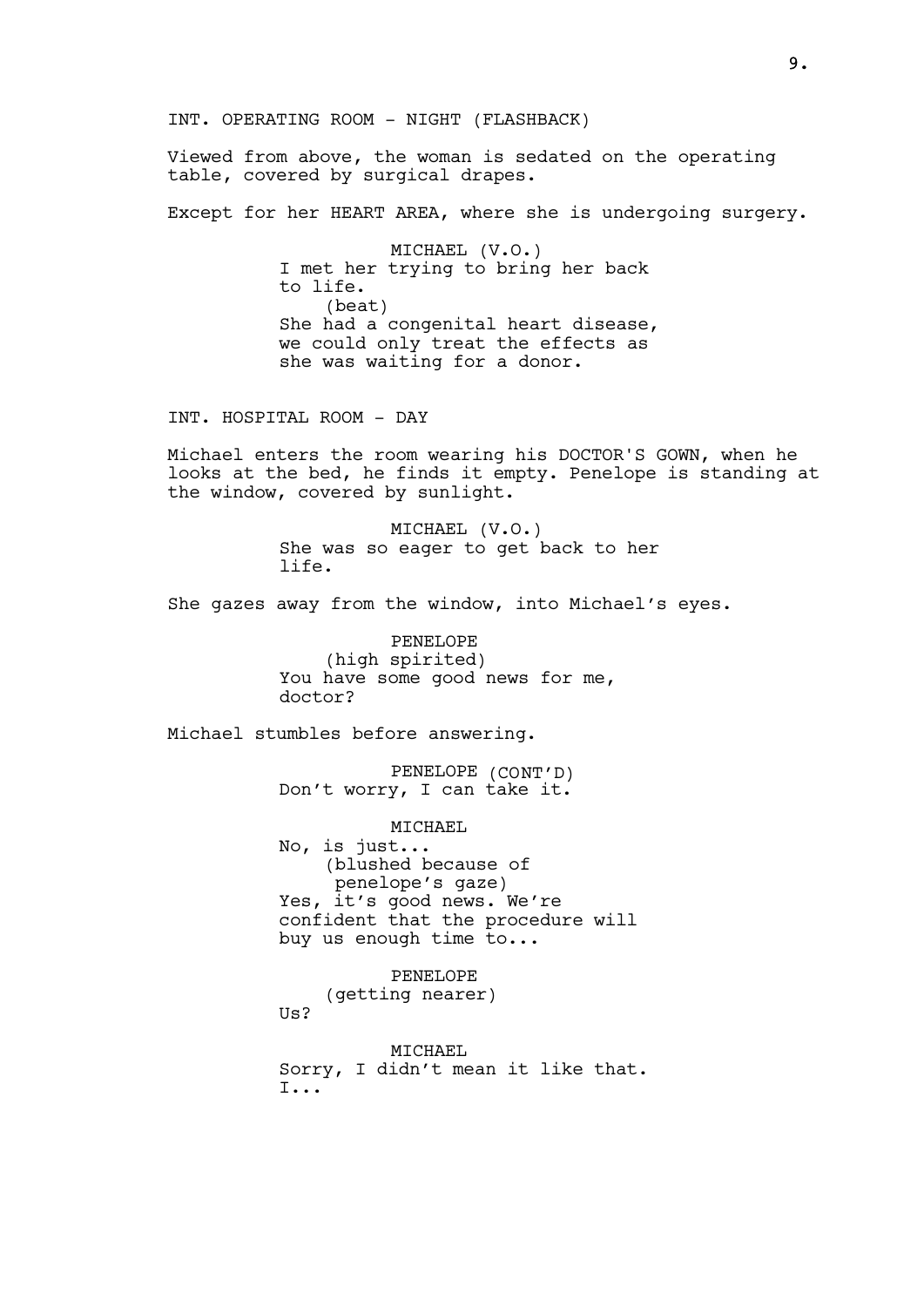# PENELOPE Don't worry Michael, I like it.

Michael smiles when hearing this.

MONTAGE SEQUENCE

Michael and Penelope walk and chat through the hospital corridor, they laugh as Penelope holds on to his arm.

He blushes and laughs nervously.

They have lunch together in the cafeteria, as Michael tries to explain some charts to her, she uses the opportunity to attack his plate of food, stealing his french fries.

When Michael leaves the chart on the side and prepares to eat, he finds the plate with zero french fries.

He's puzzled as she tries to escape to the side.

Penelope runs laughing towards the exit of the cafeteria, yet she stops and brings her hands to her chest in pain.

People walking by without noticing anything.

Upon seeing her, Michael's face transforms to one of horror. He desperately runs to her aid, managing to reach her before she collapses to the floor.

INT. HOSPITAL ROOM - NIGHT (CONTINUOUS)

Penelope is lying on bed again, she's unconscious. A group of physicians around her, checking her charts.

Michael is near the window, now facing the night.

MEDIC #1 Michael. (beat) She's getting worse. I don't think she's going to be able to leave this room anymore.

Bang!

Michael hits the counter on the side with his fists. He doesn't say a word, just leaves.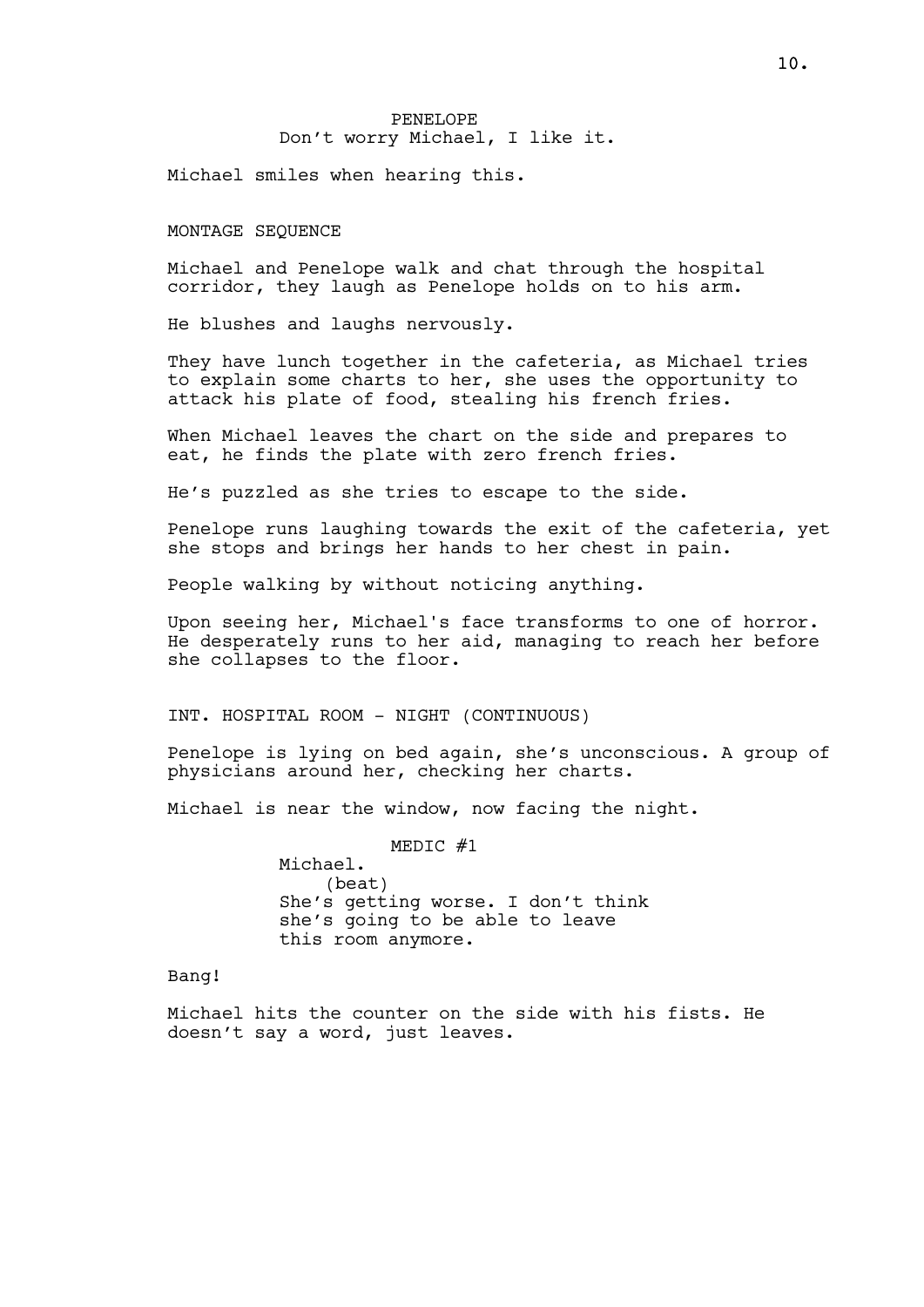EXT. CITY STREETS - NIGHT

Going into the darkness inside an alley between two buildings, sounds of fists are heard.

Pow! Pow! Pow!

Further in.

MICHAEL (V.O.) I couldn't accept it, I couldn't have it in me... This feeling. (beat) I had it once before. (beat) Hopelessness.

Blood hits the bluish moonlight lighted brick wall. A body falls unconscious.

Michael stands in the middle of the alley, fists up in the air, he's breathing heavily.

> VICTOR (O.S.) Remembering old times, Michael?

Michael looks back into the alley, a man comes his way.

MICHAEL (pissed) How do you know my name?

VICTOR (revealing himself in moonlight) C'mon Michael, you don't remember me?

Victor (28).

MICHAEL Victor? (inferring trouble) What are you doing here?

VICTOR The order sends me Michael, is time for you to come back.

MICHAEL No, I already told /you...

VICTOR /He can save her.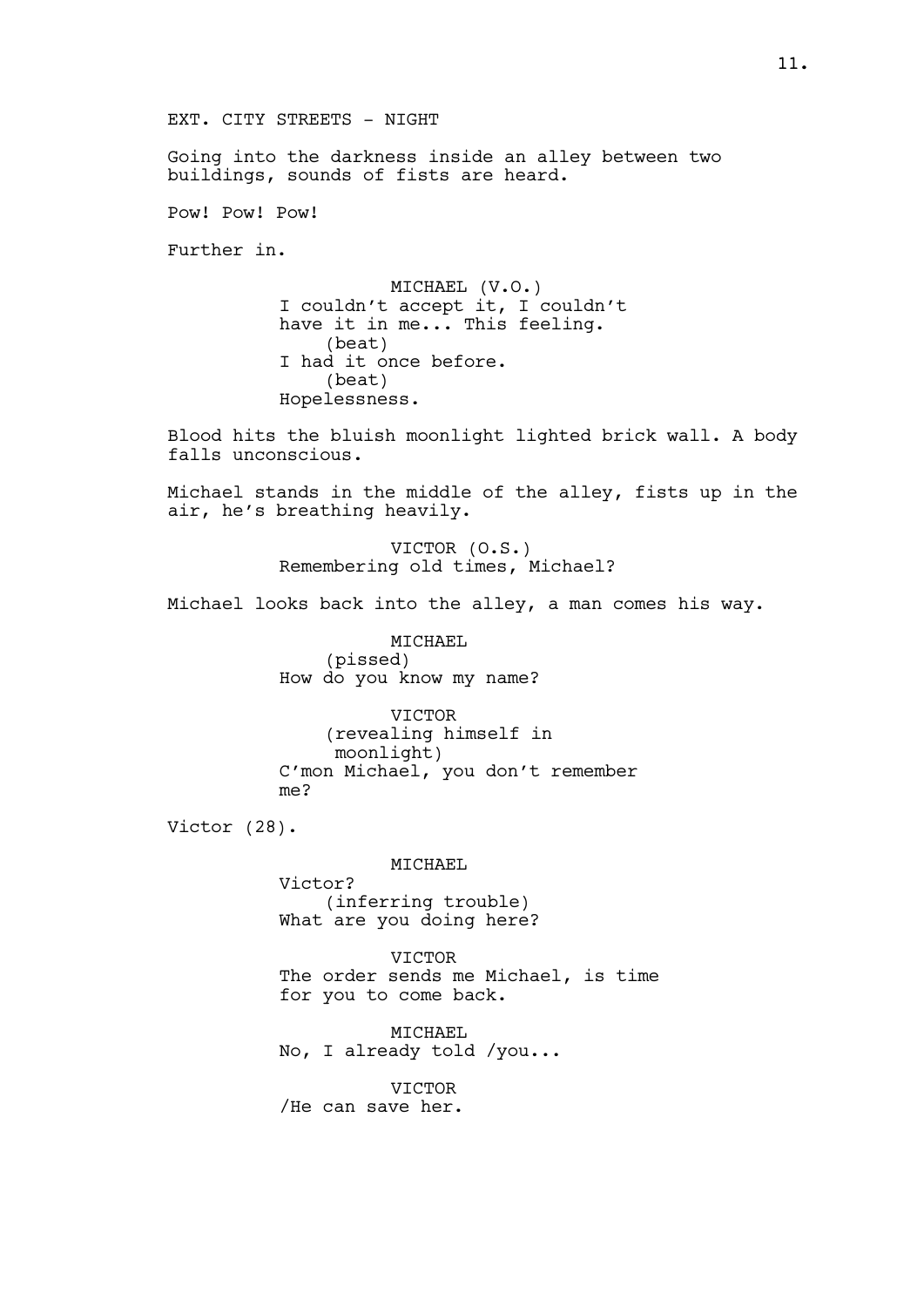MTCHAEL

What?

VICTOR Apollo, he can save her and you know it. Why deny it?

MICHAEL (walking away) You don't know what you're talking about.

He walks away.

DEFENSE COUNSEL (V.O.) The order?

MICHAEL (V.O.) Yes, the ORDER OF THE SUN. It's the place where I grew up as a kid.

DEFENSE COUNSEL (V.O.) Care to elaborate?

MICHAEL (V.O.) They gather lost children from around the world, only REFUGEES are allowed to go inside the sacred gates.

DEFENSE COUNSEL (V.O.) Refugees?

MICHAEL (V.O.) Yes, that's the command of Apollo, the guardian of /truth.

VICTOR (V.O.) .../Truth.

CUT TO:

EXT. HOSPITAL ROOF - NIGHT (FLASHBACK)

Looking at the cars passing by in the street below, Michael presses his fists in anger.

Victor is at his side.

MICHAEL

Truth?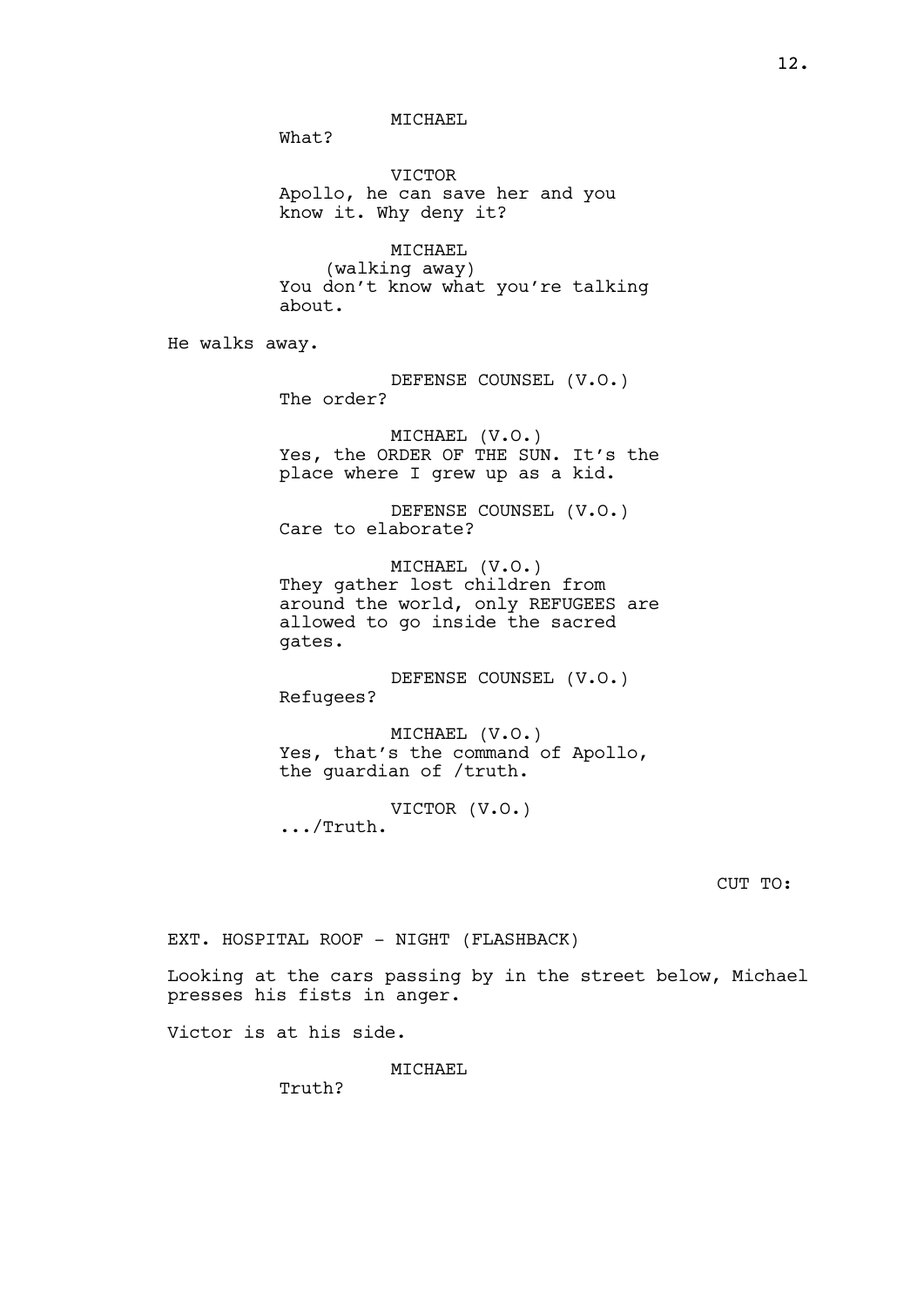VICTOR Yes, you know what I speak is the truth. Apollo has the power to save her, it is your right to accept his COVENANT. How can you not see?

MICHAEL No, Victor. Things are not as you think they are. (beat) I can't... I'm sorry.

Michael doesn't look at Victor as he crosses through the door to the interior staircase.

INT. HOSPITAL HALLWAY - NIGHT (CONTINUOUS)

He walks almost lifeless among the few people who pass through the place. Until reaching---

PEN'S ROOM

As he walks through the doorway, he can see the number of the room, it's 101.

MICHAEL

Pen...

She's sleeping, but seems to be having a hard time breathing. Michael takes a step in, worried.

Suddenly, the HEART RATE MONITOR alarm goes off. Pen's pulse going faster and faster.

Yet Michael is paralyzed.

A shot of the WOMAN WALKING IN THE WHITE LIQUID, dripping blood from her wrists.

> WOMAN (V.O.) It's okay Michael, I chose this.

In the same shot, Michael reaches with his arm, tries to grab the woman.

Can't.

Back to---

PEN'S ROOM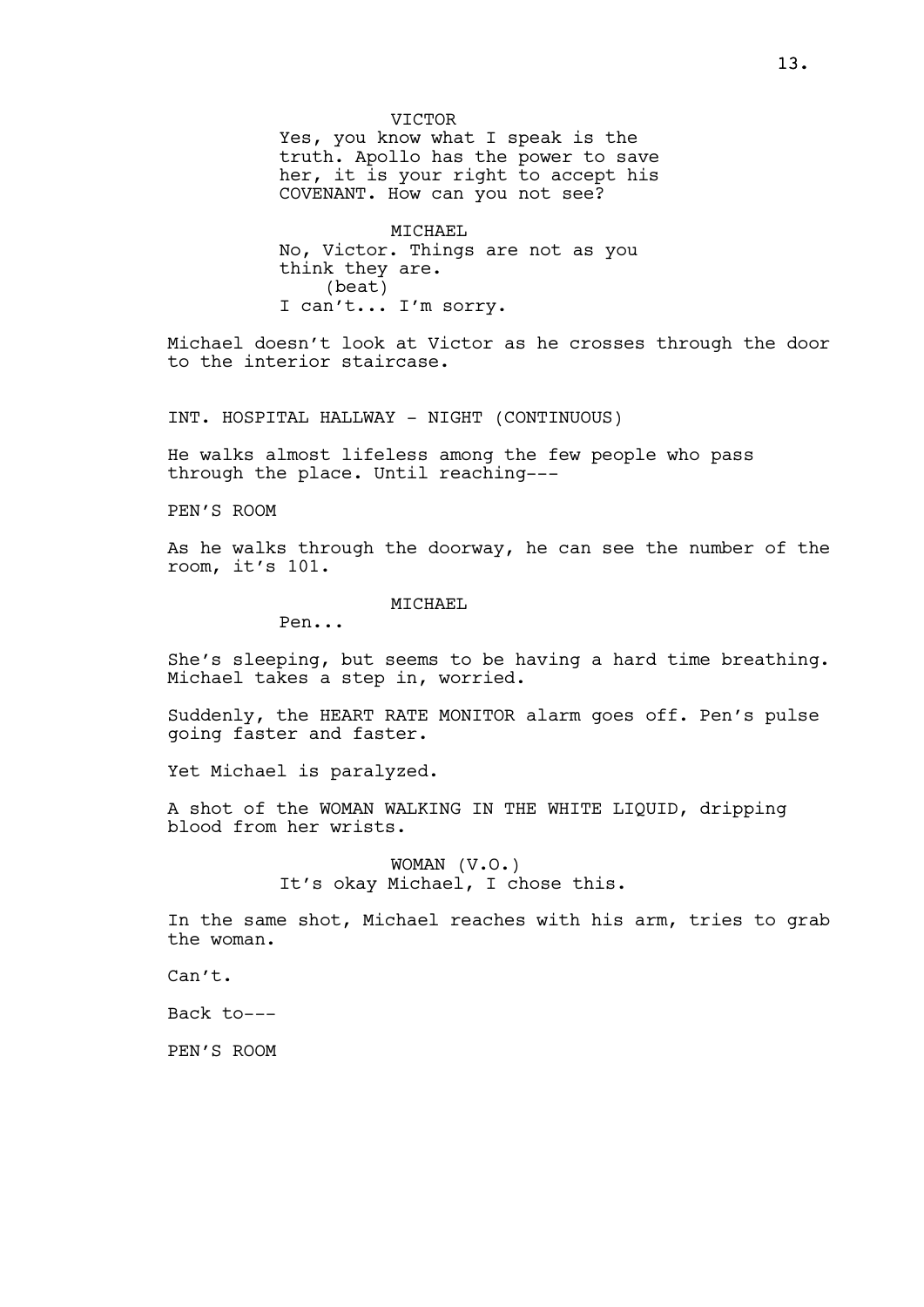Where a paralyzed Michael stands in the way of the nurse, of the physician and the assistants who rush into the place to help Pen.

As they go and try to save Pen, Michael steps back, once and a second step. Suddenly he's out of the room and into the---

HOSPITAL HALLWAY

Where he runs, he runs farther and farther away. Now he's at the---

ENTRANCE OUTSIDE THE HOSPITAL

And Victor can see him from the roof, leaving the hospital premises, and into the---

CITY STREETS

Where he crashes into a couple and keeps moving forward, causing them to separate.

They can see his distressed gaze.

MICHAEL

No...

He keeps going.

INTERCUT CITY STREETS AND ROOM 101.

The physician performs CPR on Pen, as the nurse prepares the laryngeal tube on the side.

Michael runs through the street yet sees nothing in front of him, only the snow in the floor.

As he moves, two trails of blood appear in the white, they form a path forward.

MICHAEL

No...

The heart monitor now indicates no signal from Pen. It's flat.

Michael can't breathe, he tries to desperately take his scarf away.

He moves to the side, leaving the path of blood.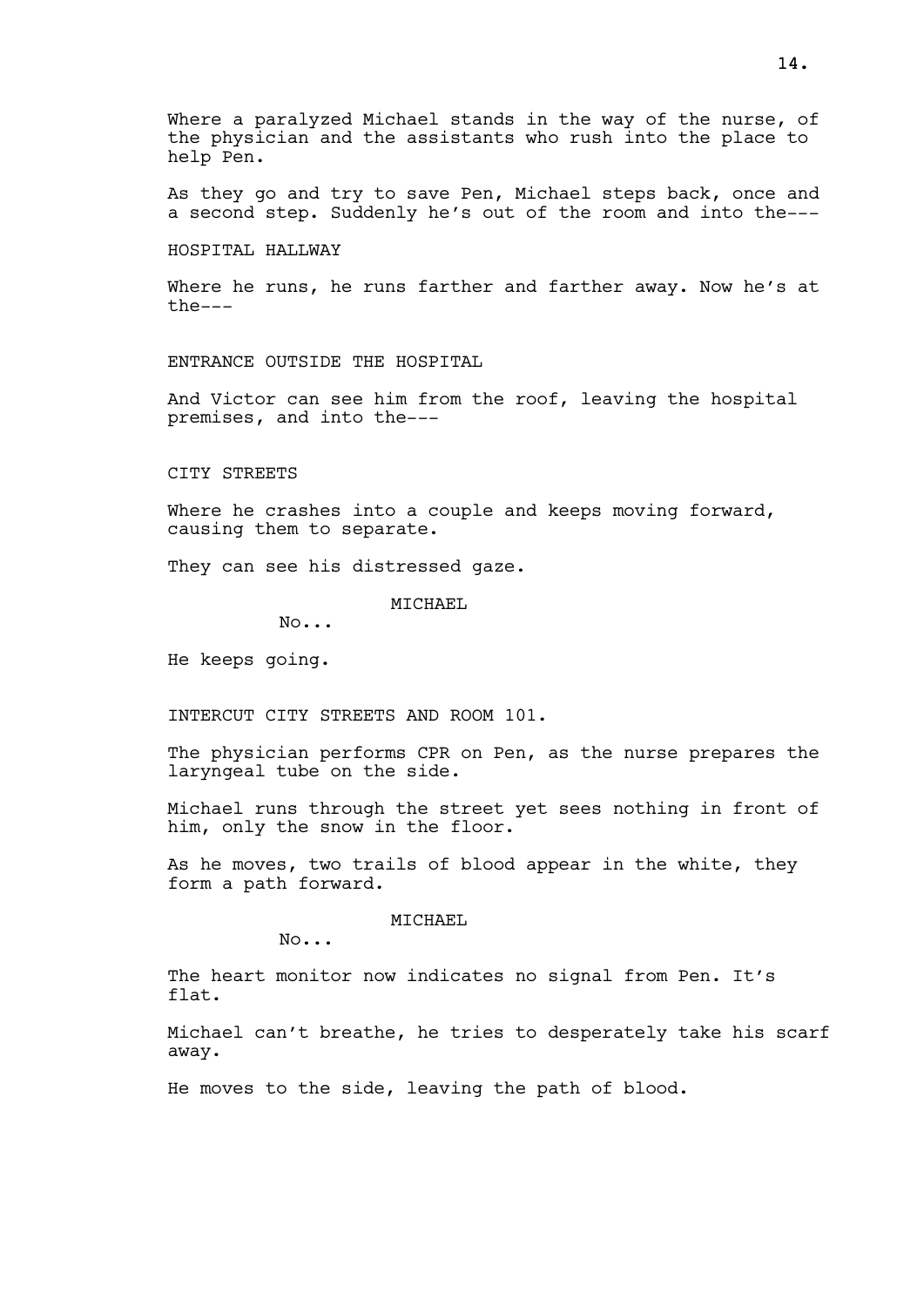No!!!

He's now in the middle of the street. Victor sees this from the sidewalk.

#### **VICTOR**

Michael!!

A TRUCK comes at full speed through the street, the driver sees Michael standing in front of him, not 20 meters from him.

He presses the BREAK HARD, the truck squeals as it tries to stop, but the icy road makes it impossible.

> VICTOR (CONT'D) Michael, wait!!

At the last moment, Victor jumps towards Michael, trying to push him away from the truck's path.

Too late.

Yet before they're both run over...

Time stops.

Snowflakes suspended in midair, shimmering alongside Michael and Victor, both of them just centimeters from the truck and the driver's terrified face.

The space around them now fills with white, like drops of paint falling into a canvas, covering all around, leaving Michael and Victor inside the---

ENTRANCE OF APOLLO'S TEMPLE

They both fall to the ground. The place is all white, the floor seems to be made out of ivory. It's impossible to determine where the line of the horizon lies.

**VICTOR** 

This...

MICHAEL (standing up) This is not possible.

Michael faces the steps, he looks beyond.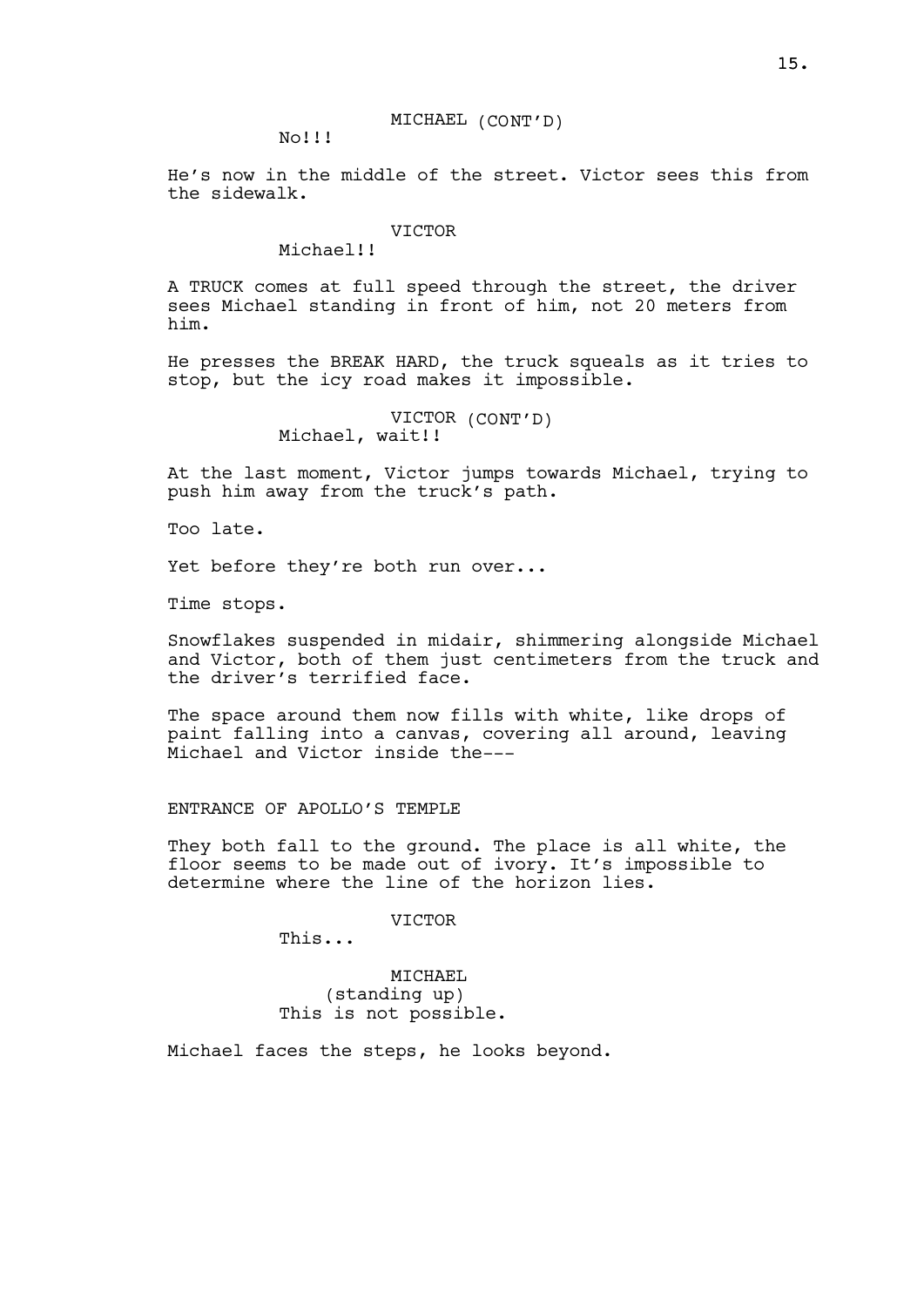MICHAEL (CONT'D) (upset) Why did you bring me here!?

Michael's voice echoes around.

No answer.

Suddenly, the floor in front of them descends,

Rectangular shaped steps, with the narrow part of the rectangle, rounded and stylized tips, face them.

Inviting them inward.

VICTOR

Let's go.

# MICHAEL

No.

**VICTOR** How long are you planning to avoid what you have to do? HE brought you here, you can't...

MICHAEL You don't know what this place is.

**VICTOR** Do you want to save her or not? Cause HE can, and you know it.

MTCHAEL Don't believe everything they tell you.

Victor goes into the steps.

**VICTOR** Well, there's something I know.

MICHAEL

What?

VICTOR There's nowhere else to go, but down.

Victor walks down the stair.

Michael looks around, the only way is down.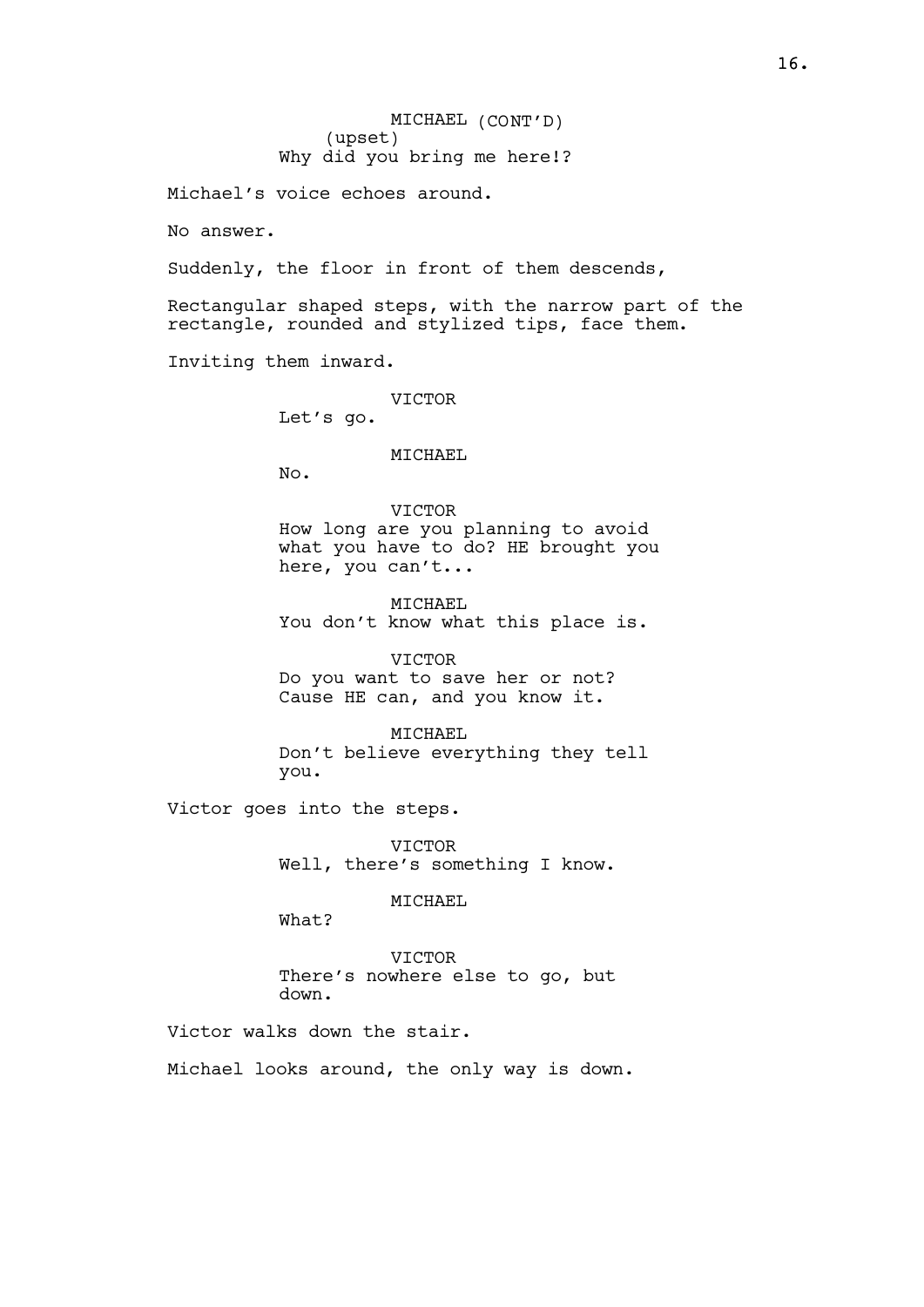MTCHAEL

Damn it!

He goes down the stairs too. Descends alongside Victor, both reaching the end of the stairs.

In front of them, a sea of white liquid, as vast as the eye can see.

> **VICTOR** What is this place.

MICHAEL The sea of creation.

ORACLE (O.S.) (interrupting) Yes Michael, the sea of creation, the birthplace of the gods.

Michael looks to the side and finds the ORACLE (??) standing next to a white statue of a creature with two lion heads.

> ORACLE (CONT'D) This is the place to find Apollo, but you already know all of this.

Michael looks upset by this declaration, but Victor steps forward.

> VICTOR We're looking for HIM.

> > ORACLE

Are you now, and what purpose drives you to such endeavor?

**VICTOR** Michael is an heir to the light, he comes to...

ORACLE (interrupting) That's not what I asked.

MICHAEL We come to CONQUER DEATH.

**ORACLE** So, you remember. But are you sure this is what you want?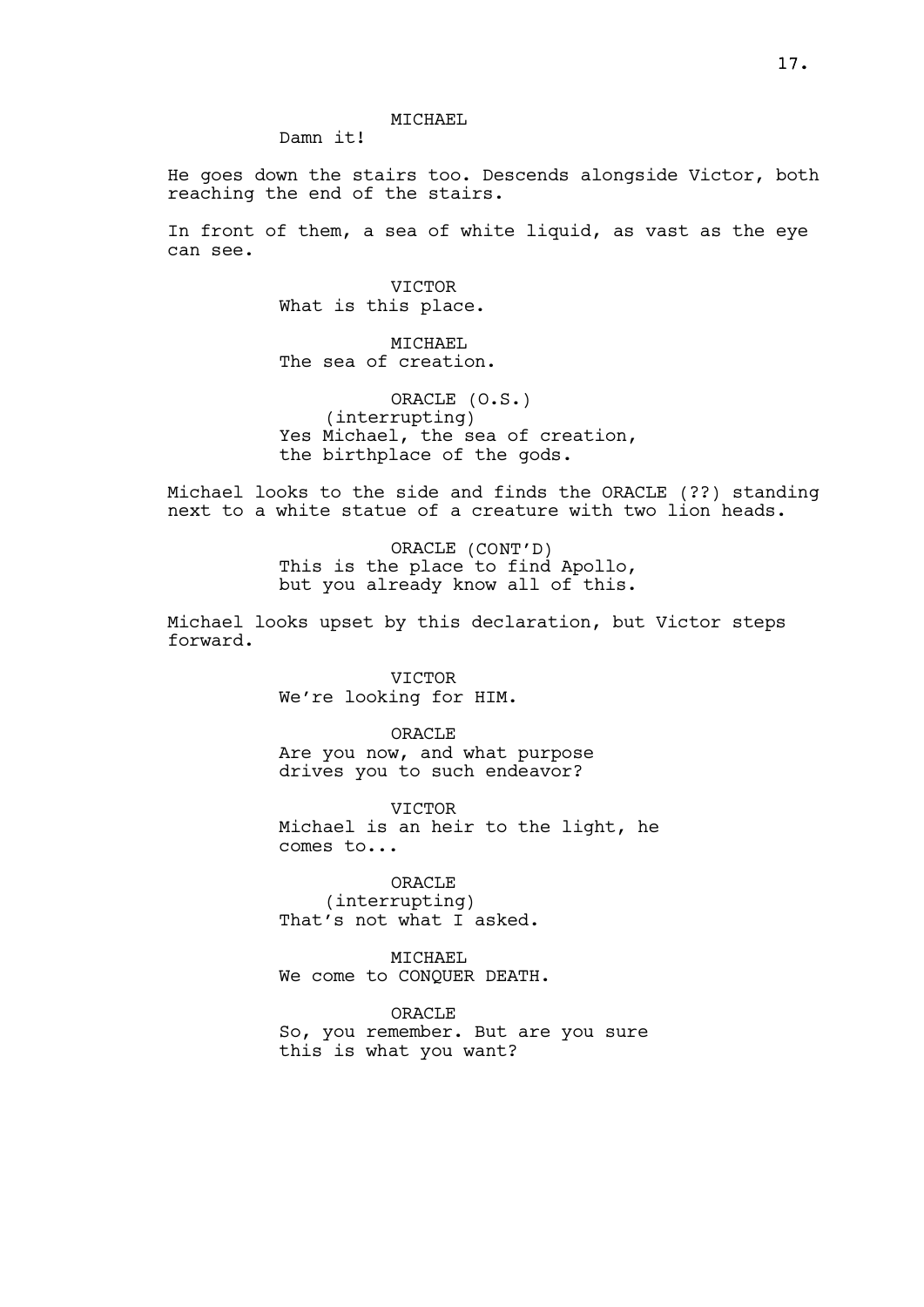MTCHAEL (pissed) We don't have much time Oracle, let us pass or walk away.

The Oracle laughs, his voice resounding dry, dusty.

At the fifth laugh he hits the statue with his fist, the lion statue opens both mouths at the same time, revealing it's sharp teeth.

> **ORACLE** Build your path to Apollo, Michael. Reach him before losing your life.

Michael walks up to the statue, he gives an annoyed face at the Oracle before placing both hands inside both of the statue's mouths.

He presses, managing to cut both of his wrists.

Bleeding.

Michael walks back to the shore of the sea of creation, he raises his arm and a drop of his blood falls into the liquid.

As the drop of blood hits the liquid, flowers are spontaneously created.

> MICHAEL (looking at an incredulous victor) Are you ready?

Victor nods.

Michael enters the calm white sea, the waters reach no deeper than his ankle.

Every drop of blood falling from his wrist forming a trail of flowers.

They both keep walking.

FADE TO:

EXT. SEA OF CREATION - ??? (LATER)

The two lines of flowers grows longer at the sides as Michael and Victor continue to walk through the vast sea.

Michael takes another step, feels weak and has to stop.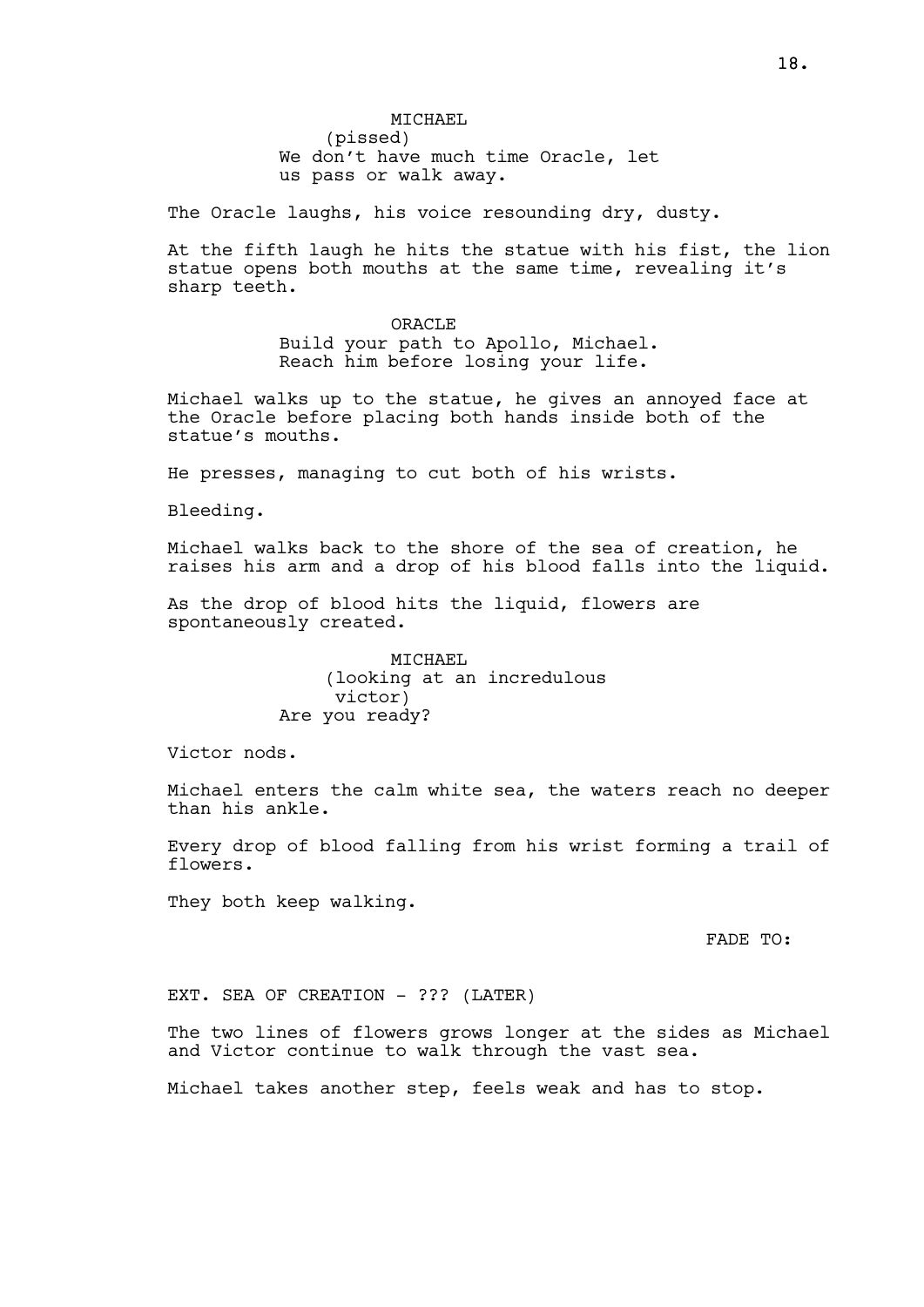His vision blurs, his body shakes.

Seeing this, Victor comes to his aid, takes him by the arm to help him stand up.

VICTOR

Are you okay?

MICHAEL I'll be fine, just give me a second.

VICTOR Every second passing by is a second less in your life Michael, we have to keep moving.

Victor takes Michael's weight as he moves, continuing moving forward.

> MICHAEL Why are you doing this, Victor. (beat) What's in it for you.

VICTOR I owe it to my sister.

MICHAEL Your sister?

VICTOR Yes, LYNN. She was one of the heirs too.

MICHAEL

Lynn...

A shot of the woman dripping blood in the sea of creation.

VICTOR She was my only family.

MICHAEL

Victor... (beat) I tried to stop her, she wouldn't listen.

VICTOR What do you mean?

A shot of the woman fainting, Michael (22) holds her as she fades.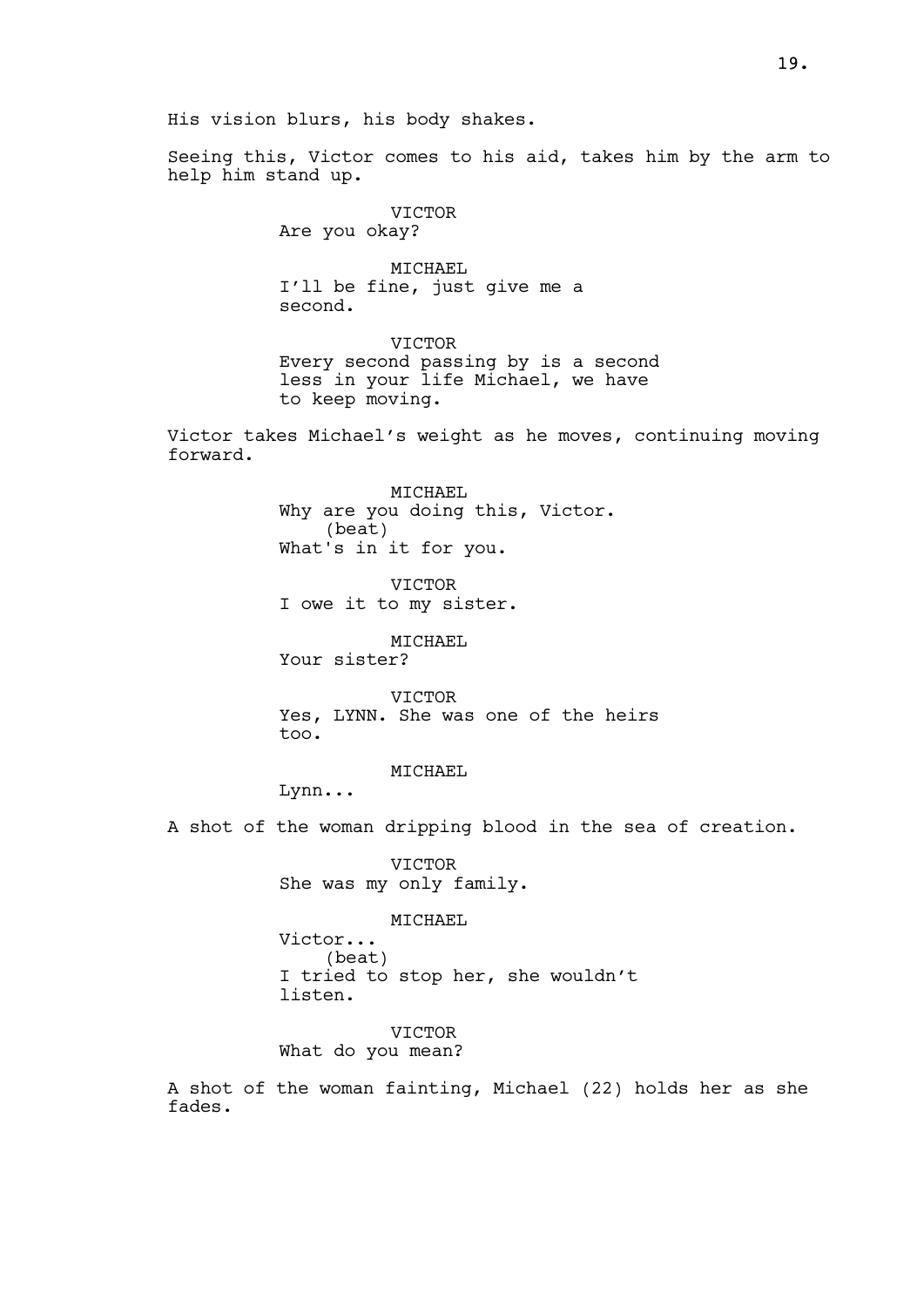A shot of Pen fainting in the hospital cafeteria.

MTCHAEL I came with her the first time. She kept going and never give up, but it didn't amount to anything. (beat) We didn't find Apollo.

**VICTOR** What? But how? (now upset) I don't understand. You were the first in line, why did she...

Michael looks away.

VICTOR (CONT'D) She went instead of you?

Victor pushes Michael away, he can barely withstand the force as to not fall.

> MICHAEL She wanted to go, I didn't. (beat) I tried to stop her.

Angry, Victor takes Michael from his shirt, now drags him further.

> VICTOR You're gonna find Apollo and you're gonna bring my sister back to life, you understand?

Michael tries to break free.

Succeeds.

MICHAEL Your sister is dead, Victor. She died doing this very thing. She couldn't stop.

VICTOR Them what are we doing here? (beat) Are you...?

Michael doesn't answer that.

VICTOR (CONT'D) You're not planning to come back.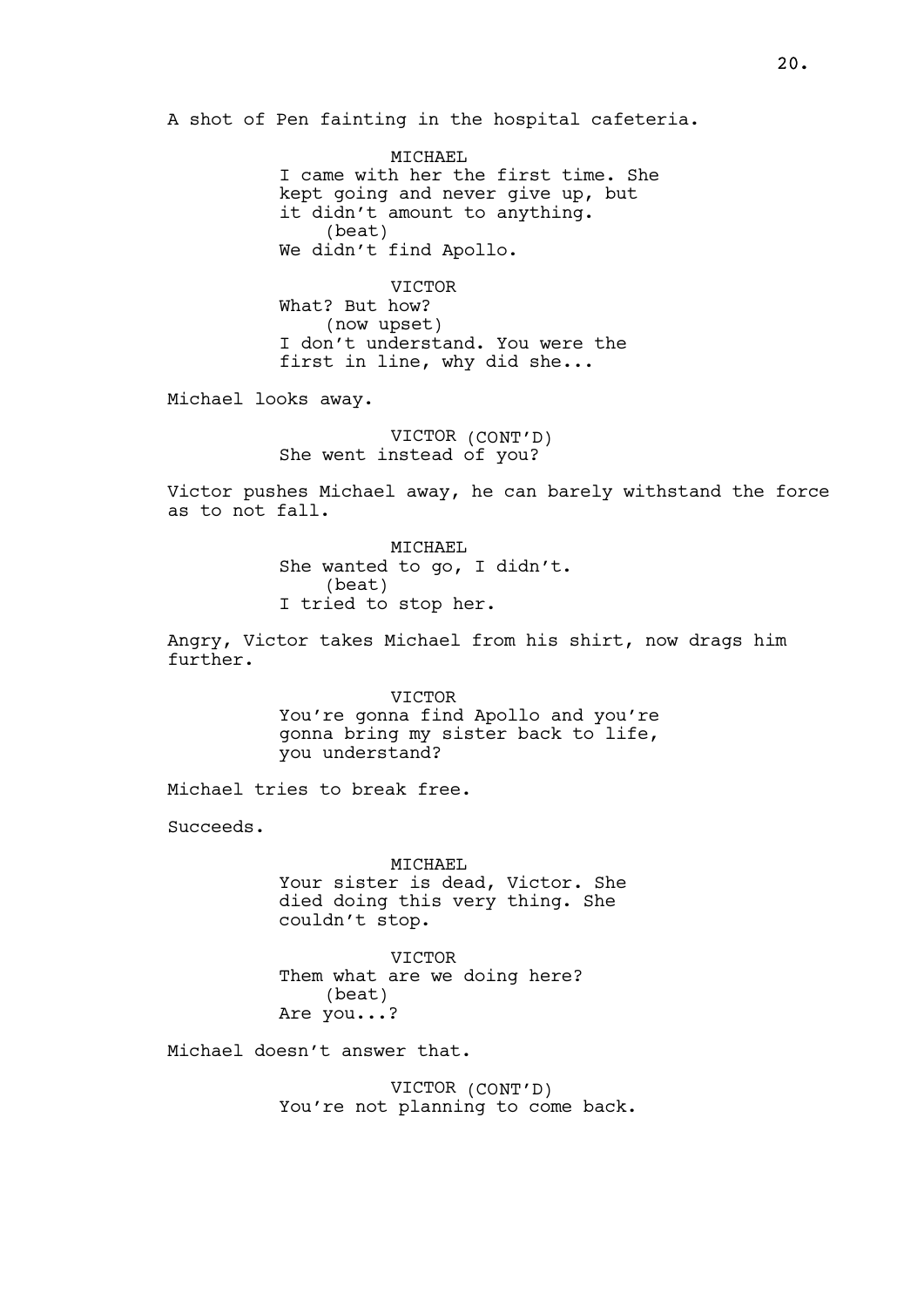MTCHAEL

No...

VICTOR How are we gonna find Apollo if you're planning on giving up?

MICHAEL Let it go, Victor. Don't you get it? There's nothing we can...

Michael loses strength and has to kneel to rest.

**VICTOR** You're dying Michael, let me take you further....

Michael pushes Victor away.

MICHAEL Just leave me alone!

But barely manages to move him. Victor grabs Michael and drags him again.

> VICTOR Don't make this harder than it has to be.

Skillfully, Michael moves to grab Victor's neck, he presses with all his strength.

Victor tries to free himself.

MICHAEL Stop! I don't want to hurt you!

VICTOR (choking) Let me go...

Michael screams as he presses harder, Victor faints.

Hurt, Michael stands up, he can see the trail of flower he has built in the white liquid in front of him.

> MICHAEL (paraphrasing) "Build your path to Apollo". (beat) I guess we can find him. (looking at victor) I'm sorry Victor, I'll finish this for both of us.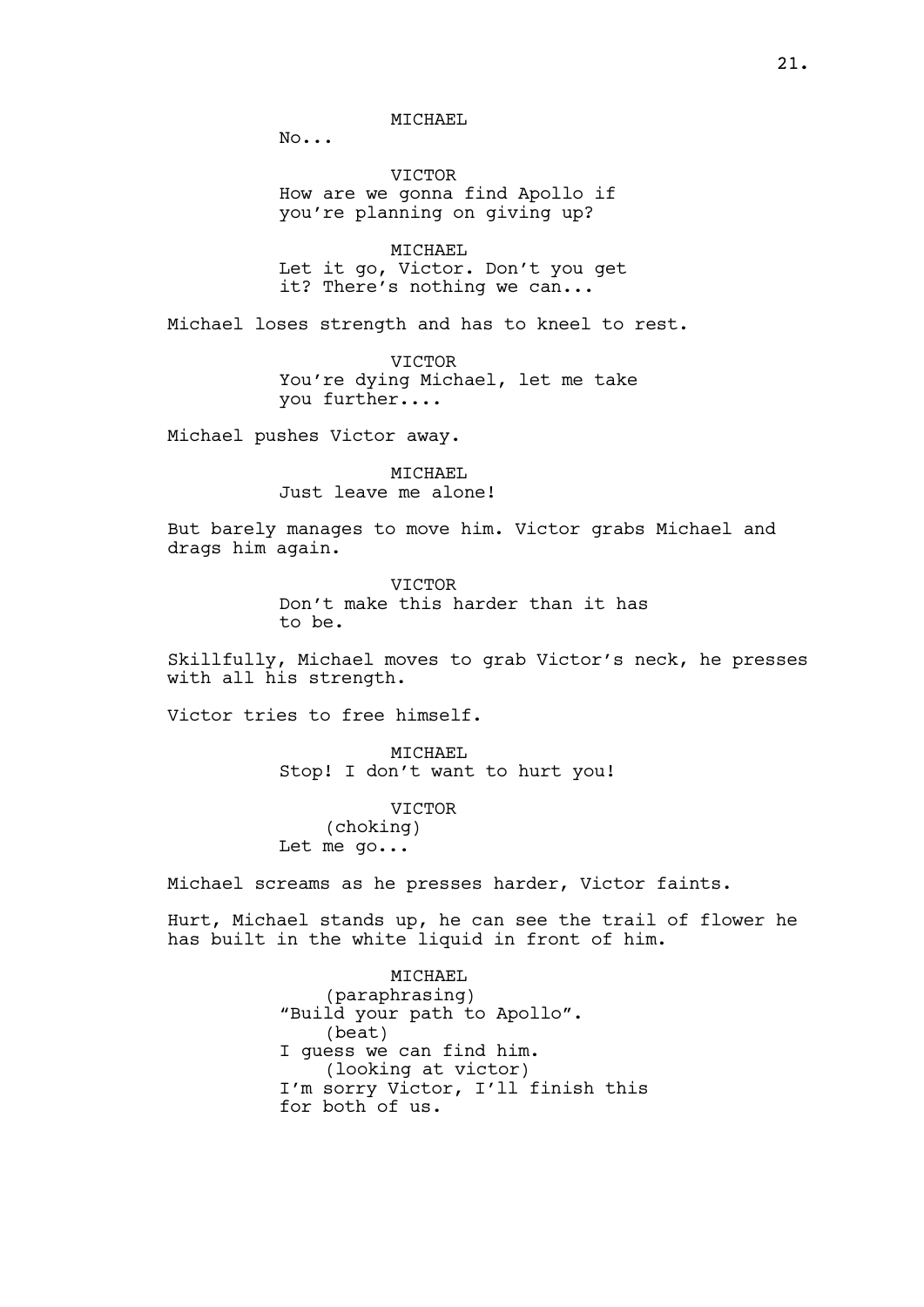He walks back, leaving Victor behind.

Yet his vision blurs again, he breaths deep as to maintain his consciousness.

Without stopping, he cover his wrists with his hands, trying to stop the bleeding, but it doesn't help.

Fast, he takes his shirt off, tears it apart to pull out a large piece of cloth, which he uses to cover his wounds.

As he's tying the cloth in his left hand, the image of Pen breathing heavily appears in his mind for a second.

PEN (O.S.)

Michael?

Michael looks around, there's no one around.

He keep walking now.

PEN (O.S.) (CONT'D) I'm scared, Michael.

MTCHAEL

Pen?

He looks around again, only white surrounds him.

PEN (O.S.) Where are you??

MTCHAEL

Pen!

PEN I need you...

MTCHAEL I didn't mean to...

PEN Why did you leave me?

MTCHAEL

What am I...

PEN

Michael!

MTCHAEL I should be with you, Pen... (beat) I'm sorry...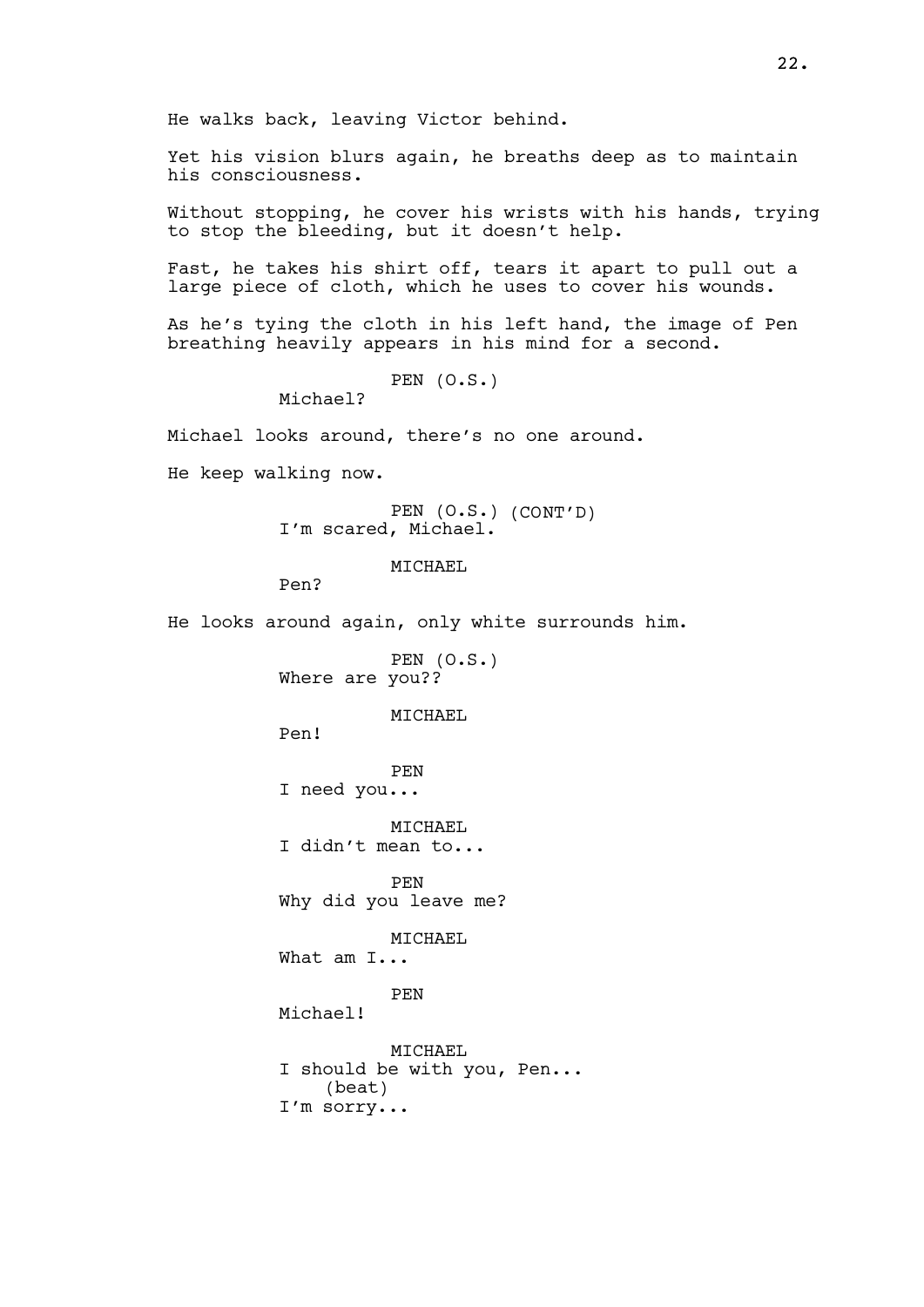PEN

Michael!!

#### MICHAEL

I'm sorry!!

Suddenly, enormous gates of ivory appear in front of Michael, it's the entrance of a temple.

At the top of the gates, there is an inscription.

"know thyself" (in Greek language).

PHYSICIAN (V.O.) Why do you always choose the dying girl?

INT. OUTSIDE SURGERY ROOM - NIGHT (FLASHBACK)

Michael is accompanied by PHYSICIAN, they're both looking through the mirror at Penelope, who's sleeping after the heart surgery.

> MICHAEL What do you mean?

PHYSICIAN You always do it man, fall for the dying one. (beat) Why?

MICHAEL

I don't.

PHYSICIAN Don't sweat it, I get it. (beat) This way you don't have to stay, right?

MICHAEL

What?

LYNN (V.O.) You don't have to stay, Michael.

EXT. SEA OF CREATION - ??? (FLASHBACK)

Michael holds Lynn in his arms, she's bleeding to death in front of him.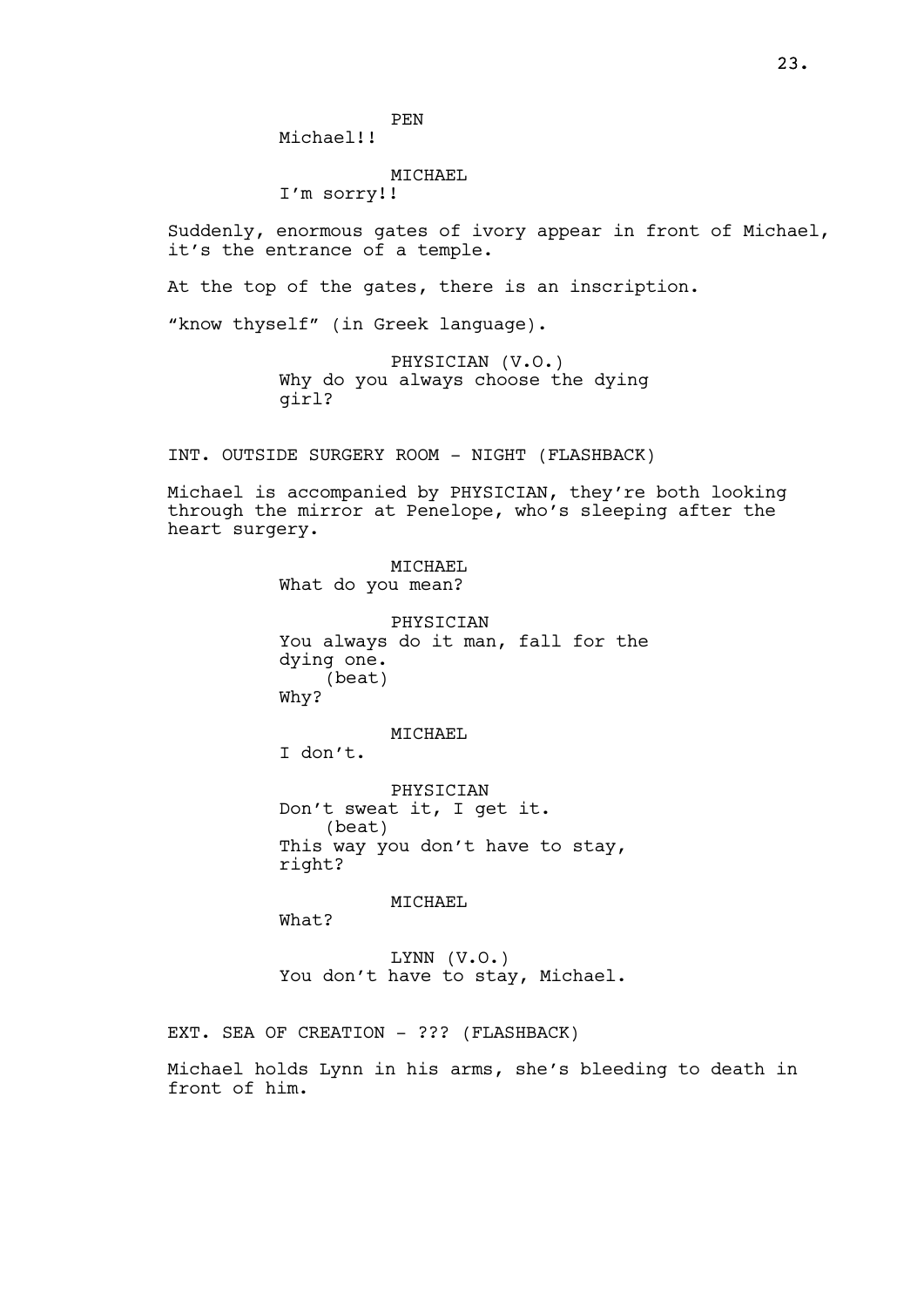Flowers keep being born around them, covering the white space with colors.

LYNN You can go. MICHAEL (crying) No, Lynn. I'm not going anywhere... (beat) I'm sorry... It should have been me. LYNN (faint smile) It's okay... I chose this... I... Lynn life fades. MICHAEL

> Lynn? (beat) Lynn!!

Back to---

APOLLO'S TEMPLE GATES

The gates open slowly, moving heavily and making the sea shake all around.

Standing there, Michael finds himself both crying and still bleeding through the clothes in his wrists.

He tries to step in, yet faints and falls to his knees.

VICTOR (O.S.)

Michael!!

MICHAEL

Victor, wait!

Michael can barely turn around and receives a HEAVY PUNCH in the face. Falls to the waters instantly.

But he's still conscious.

Victor goes on top of him, turns him around and starts beating him up.

Punch after punch. Vicious.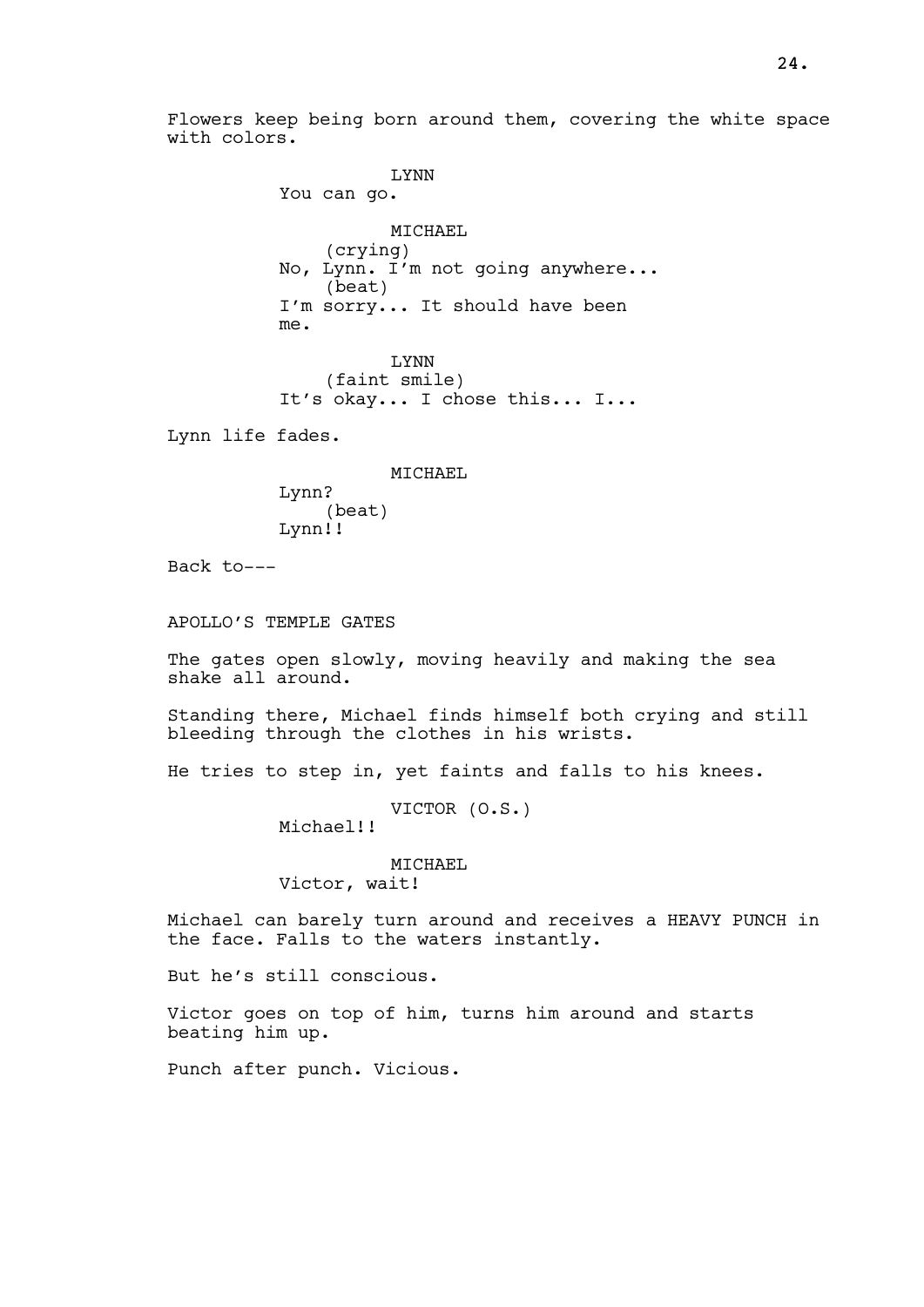VICTOR You were gonna leave me to die, right? Like my sister before me!? Keeps going. Sight goes black on Michael, he doesn't feel much anymore. MICHAEL (V.O.) What's happening... (beat) I can't feel anything. (beat) Dying? A shot of Pen on the hospital room, as faint as lightning. MICHAEL (V.O.) Oh Pen... I'm so sorry. You were so afraid and I left you... I left you alone... I'm sorry... Now I know... (beat) I'm dying too. One last punch and Victor stops, his fists bloodied. Tries to recover his breath, with the open gates of Apollo behind him. VICTOR (standing up) Just a little more sister, we'll be together soon. Victor walks, step by step, getting closer to the opened gates. Michael is still lying on the ground. He is not moving. MICHAEL (V.O.) I think I can rest now, It's okay... VOICE (V.O.) VESSEL, It is still not time for you to rest. MICHAEL (V.O.) Who is this? VOICE (V.O.) The man you came with, he's not an heir. In his hands, the light will turn into darkness.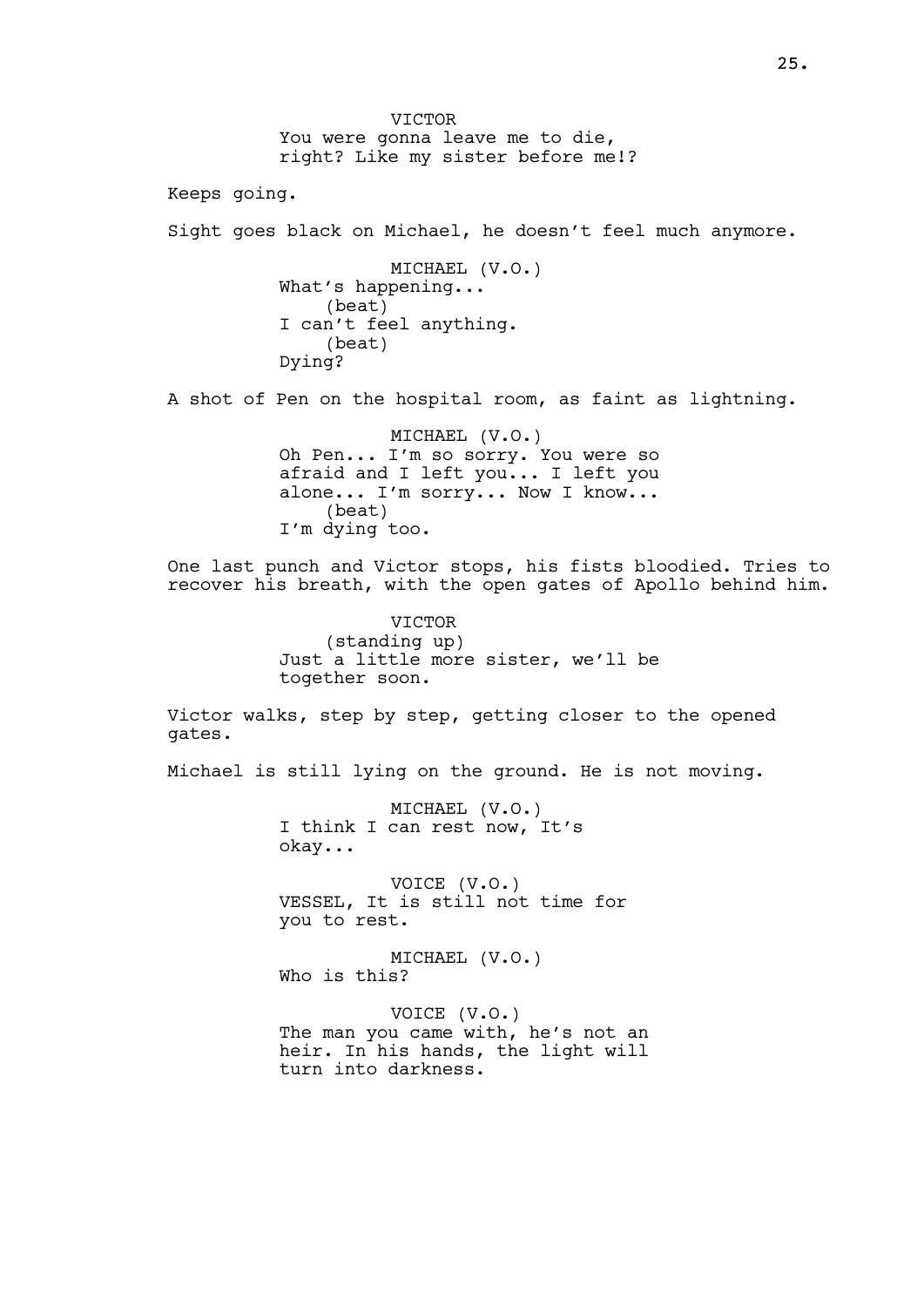MICHAEL (V.O.) I'm sorry, I can't move anymore...

VOICE (V.O.) Then everything you hold dear in this world shall fade away.

A shot of Lynn, dying in Michael's arms.

LYNN I chose this, Michael.

MICHAEL Why? I don't understand.

LYNN Cause there are things so precious to me. Things I want to protect.

Vision fades.

MICHAEL (V.O.) Protect? I thought I had things to protect, but it turns out I was only protecting myself... (beat) I escaped... I wanted to be with you, Pen. (beat) I can't die... I can't die yet!

Victor almost reaches the gates, he smiles anxiously, but stops moving as he hears behind him.

Michael is standing up!

Victor runs to the gates, but is detained by Michael, who grabs him and pulls him back.

Victor punches Michael hard on the belly, yet Michael endures, takes Victor's arm and throws him with all of his strength, pushing him away from the gates.

Falling hard on the waters, Victor struggles to get back up, as he looks forward, he sees Michael smiling beyond the gates.

> MICHAEL I'm sorry, Victor. I'll do everything I can.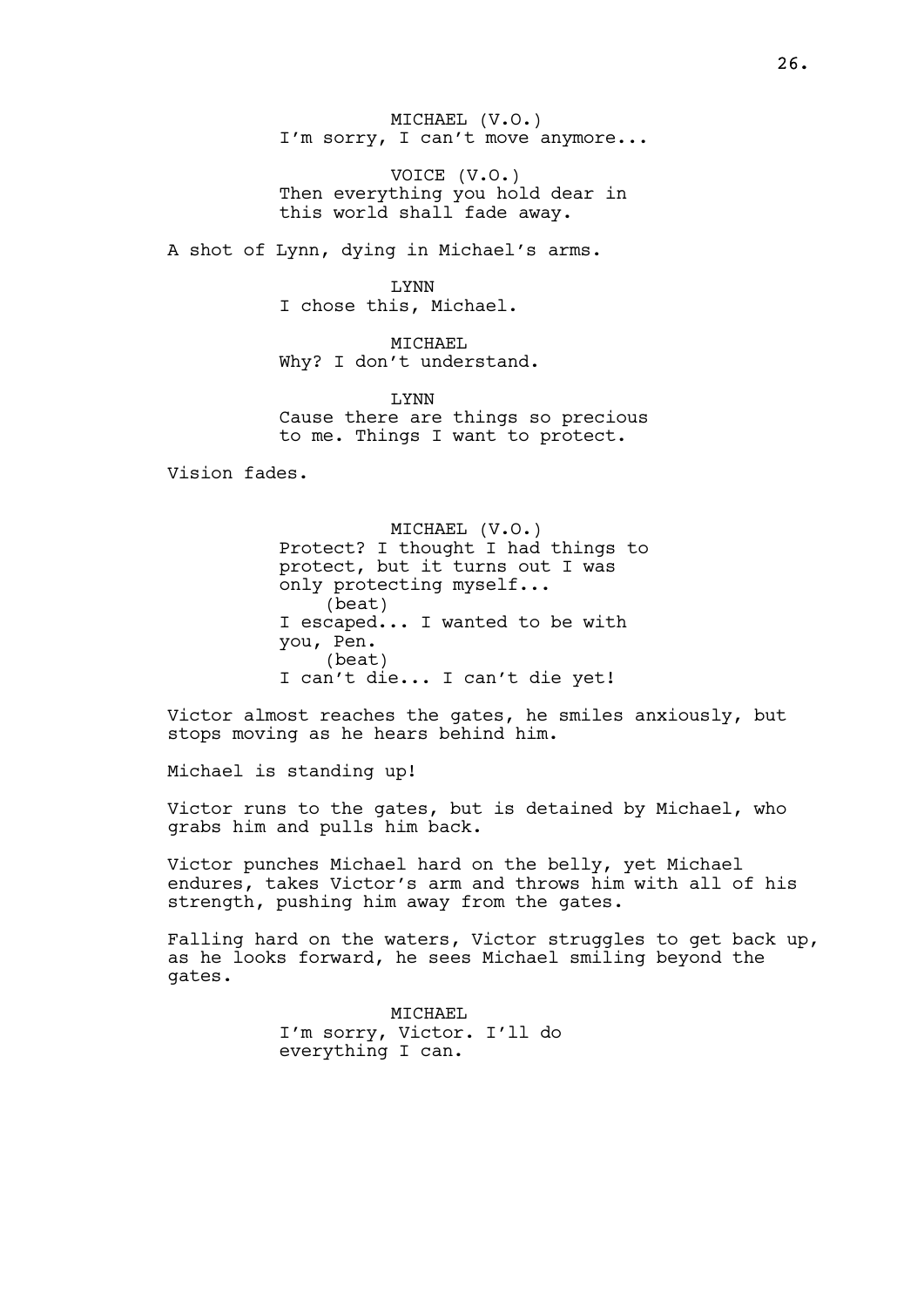Gates close.

#### OVER THE BLACK:

THE MEETING WITH THE GOD.

INSIDE THE GATES

Michael forces himself to walk past the pain, going through the interior of the temple.

In the middle of it, he finds a BALL OF FIRE, similar to the sun, which bathes the pillars that support the enormous roof of the structure in gold.

Michael loses strength and falls to the floor in front of the fire, he uses his arms to try and stand up.

Fails.

Then, fire from the ball leaks to the floor, like LAVA melting.

The whole sphere collapses into the ground and gets up again.

This time, forming the body of a huge person like figure.

APOLLO.

APOLLO Stand up, VESSEL and tell me. (beat) Are you here to CONQUER DEATH?

Michael makes the most effort to get back up and faces the God.

> MICHAEL No... I'm here /because...

APOLLO You're here because I brought you here, VESSEL.

MICHAEL What do you mean?

APOLLO You are still one second away from being dead. Nothing has changed.

A shot of the TRUCK on top of Michael and Victor.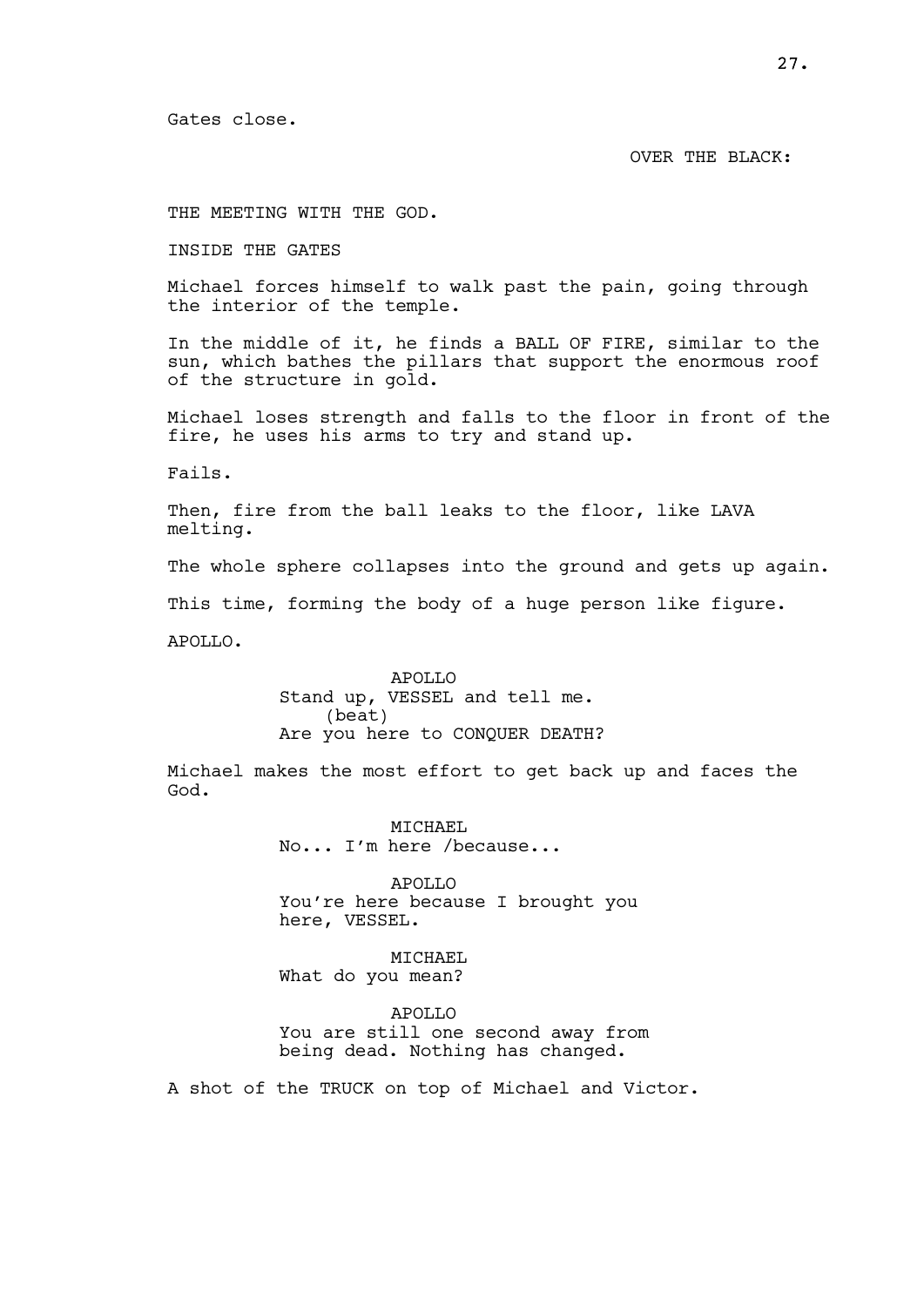MTCHAEL I just want to see her one last time, that's all. (beat) I owe her that. Apollo opens his hand, a flame raises from his palm. APOLLO Some people are not meant to stay, VESSEL. The flames burst and becomes a thousand sparks flying through the air. APOLLO (CONT'D) They're so full of life, they can fill entire planets with their light. MICHAEL Will you help me? APOLLO VESSEL, to conquer death, you have to set life free. (beat) Can you accept this burden? MTCHAEL If I accept, will I see her again? APOLLO Fill the universe with 99 LIVES and you'll see her again, VESSEL. MICHAEL (determined) Okay. I accept the burden. APOLLO Good, now open your palms. Michael raises his hands towards Apollo, he opens his palms. The God takes them. Michael screams in pain as the flames go inside him. He closes his eyes. MATCH CUT TO: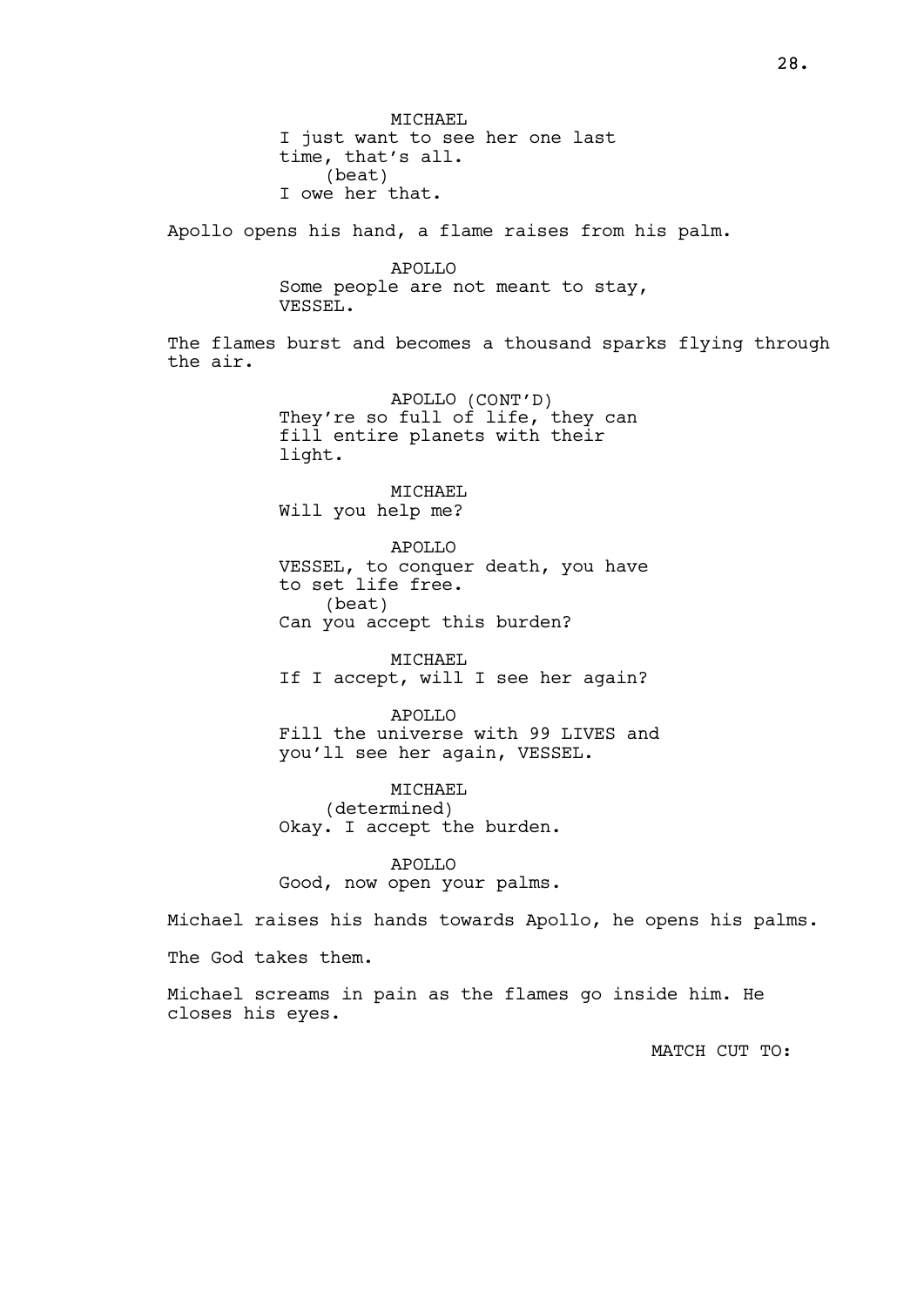He opens them, filled by the sounds of medical machines and people inside the hospital. In front of him the door and the number "101".

Se goes in---

ROOM 101

And meets Pen once again. She's sleeping quietly, yet her breath is agitated.

This time, Michael closes the door with the lock, then he walks calmly to her.

The heart monitor starts beeping again, he pays no attention to it.

But to her.

MICHAEL

Pen. (beat) I'm here now.

Michael sits by the side of Pen and takes her hands.

MICHAEL (CONT'D) Pen, wake up.

Suddenly, Pen open her eyes and takes a deep breath, she realizes she's choking.

> MICHAEL (CONT'D) Listen, focus in me. (beat) Pen! Focus in my eyes.

Gasping for air, Pen looks straight to Michael's eyes.

The nurse gets to the outside of the room, she tries to open the door as the heart monitor continues to beep.

> NURSE Sir, open the door!

Michael focuses only on Pen.

(MORE) MTCHAEL (to pen) It's fine, listen to my voice.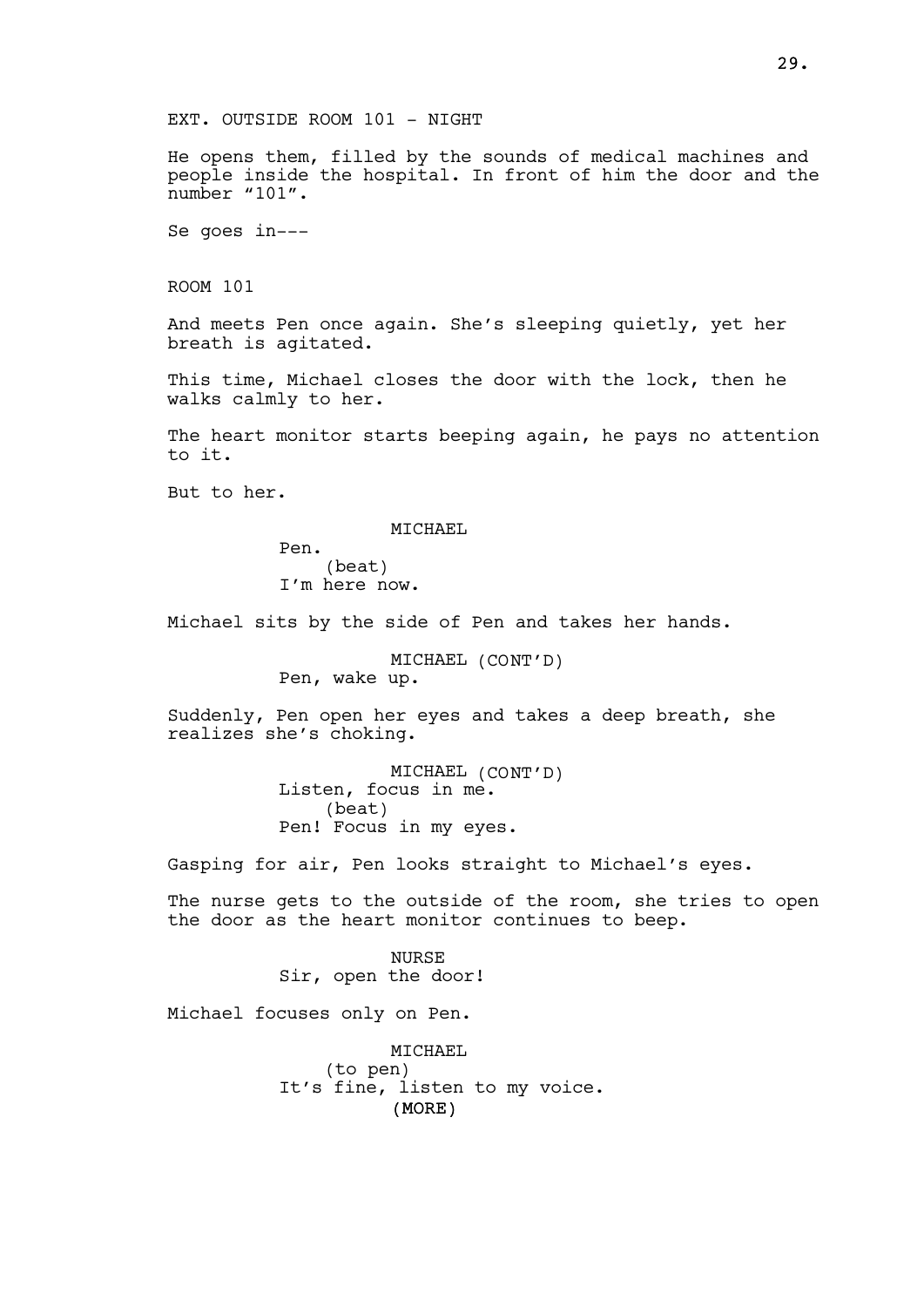MICHAEL (CONT'D) (beat) Don't be afraid Pen. The physician and assistants gather outside the room, they try to open the door, unsuccessfully. PHYSICIAN Michael? Michael, open the door! (beat) What are you doing!? Michael's hands begin to glow as he presses Pen's hands harder. The glowing expands from his hands into Pen's entire body, making her raise up from the bed and into the air. PEN (her breathing getting calm) Michael? MICHAEL Don't worry Pen, I'm here. PEN What's going on? MICHAEL Listen Pen, It's okay. You don't have to stay anymore. (beat) You've suffered enough. PEN Michael, I'm scared... MICHAEL I know honey, I know. But listen, I promise you everything is gonna be okay. (beat) Can you trust me? PEN Yes. Pen's body is glowing even brighter now. MICHAEL You'll keep going Pen, free from all of this, free from your pain. You don't have to stay here, leave

your pain behind.

(MORE)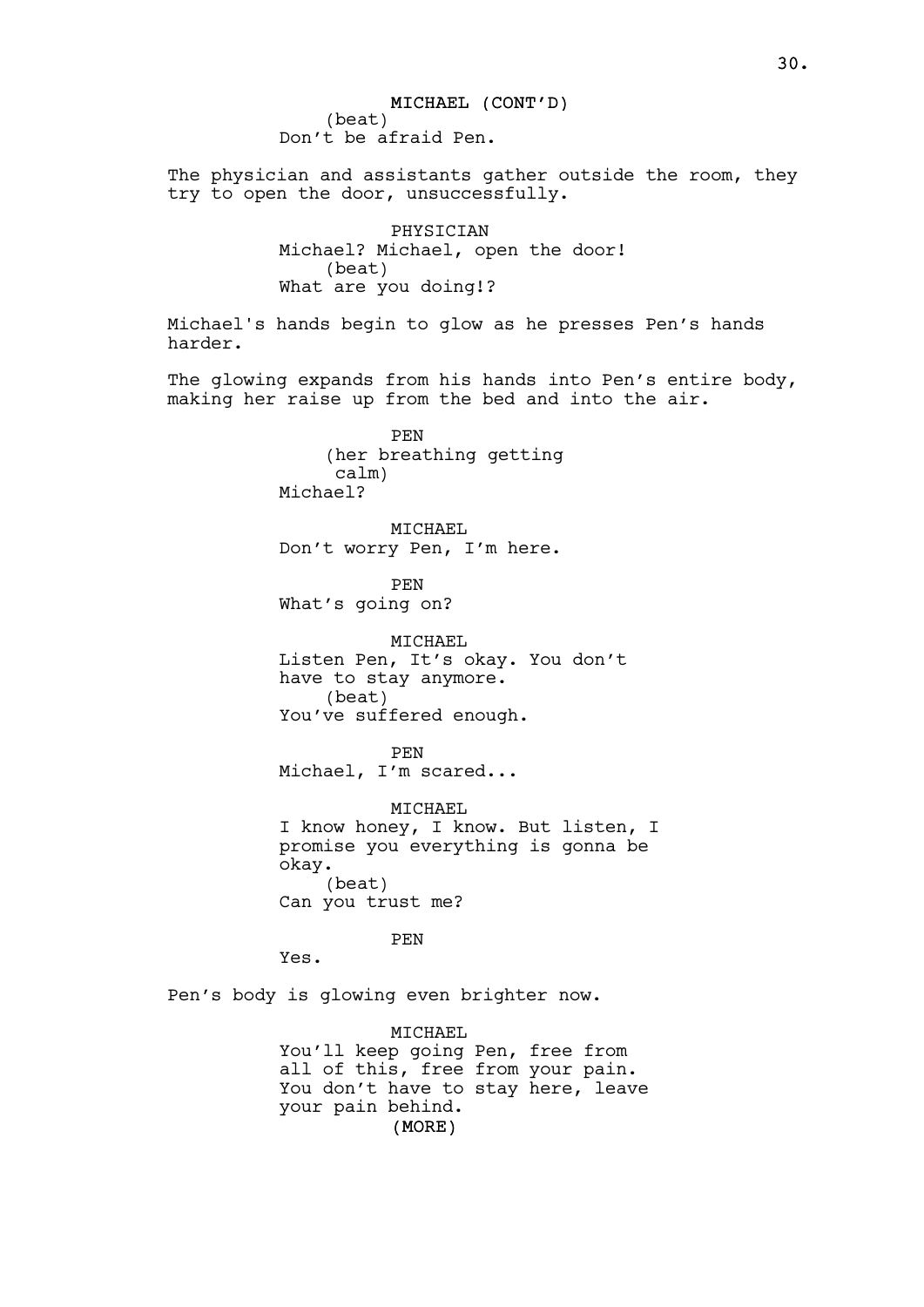MICHAEL (CONT'D) (beat) Okay? PEN What about you? MICHAEL I'll be with you some day, I promise. (tears falling) I will find you! PEN Michael, I love you!

MICHAEL I love you too! Forever!

Pen glows so intensely only white fills the entire space, blurring everything around.

As light fades, Michael finds himself alone in the room, ashes flying all around him.

The GUARDS outside manage to open the door, the physician, nurse and others come in.

> MICHAEL (V.O.) And that was it. (beat) She was my first one. The first one I helped to LET GO.

They all find Michael standing there, with only ashes accompanying him.

FADE TO:

INT. COURTROOM - DAY (YEAR 2022)

Michael closes his eyes to take a deep breath, he's clearly upset about telling this story.

Audience inside the courtroom are quiet now. Most of faces of disbelief, yet no sound is heard.

The defense counsel breaks the tension.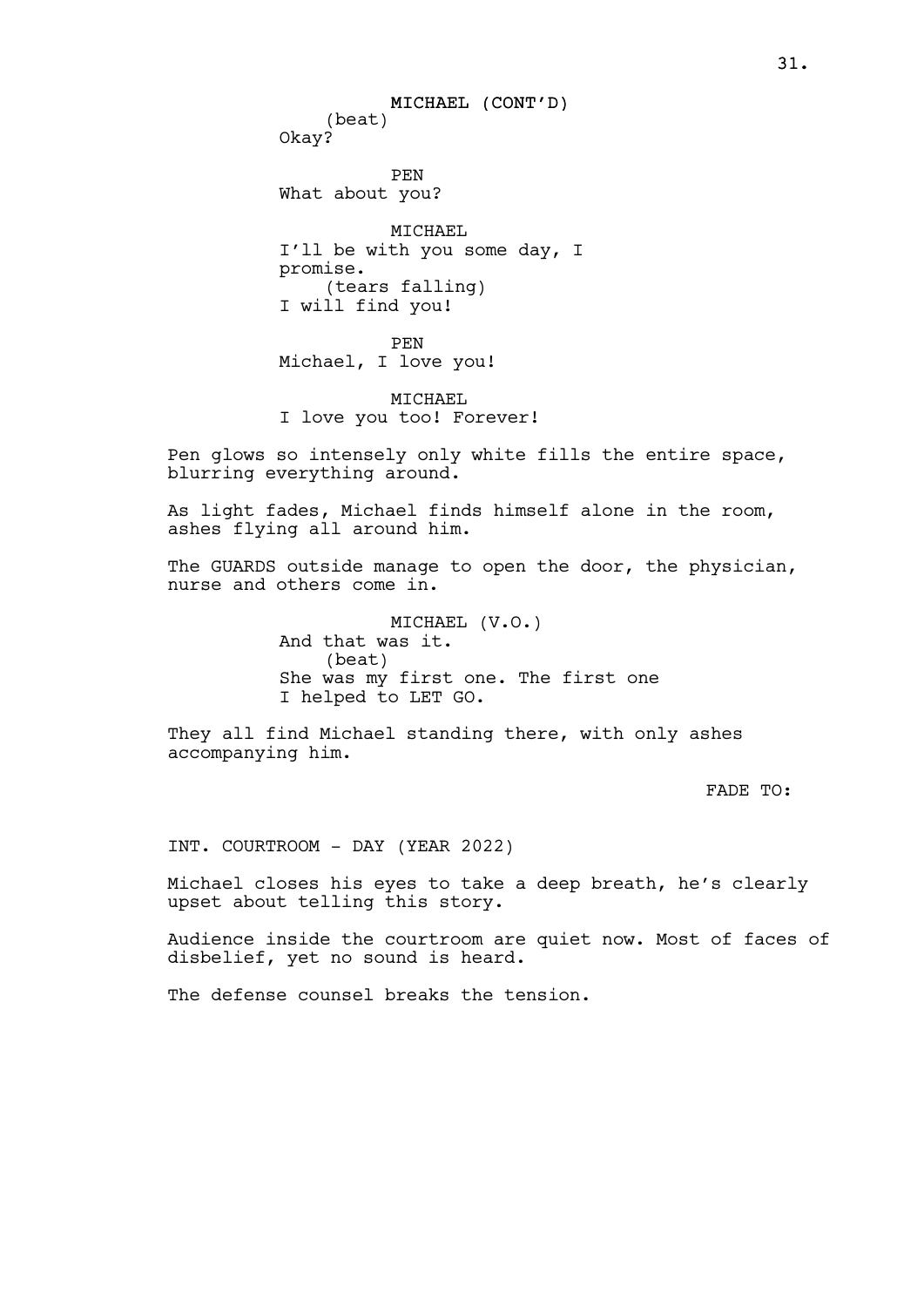DEFENSE COUNSEL So, Michael. What you're basically telling us is that you have some sort of super powers, that you're searching for special people to "set free" as you say.

A shot of sparks of light travelling through the universe, filling the surface of a dead planet.

> MICHAEL To fill entire planets with their light, yeah.

DEFENSE COUNSEL How do you expect us to believe any of these things?

MICHAEL

I don't. (beat) I didn't come here to convince you of any of this.

DEFENSE COUNSEL Then, what are you here for?

Michael stands up.

MICHAEL

Let me show you. (faces judge now) Judge, will you trust me with your hands?

JUDGE

Excuse me?

MICHAEL You don't believe me, right? Please, allow me to show you. (beat) Nothing bad will happen.

The prosecutor stands now.

PROSECUTOR Your honor, this is a waste of time.

(MORE) MICHAEL Just hear me out, okay. If nothing happens I'll be guilty and you'll have won, right?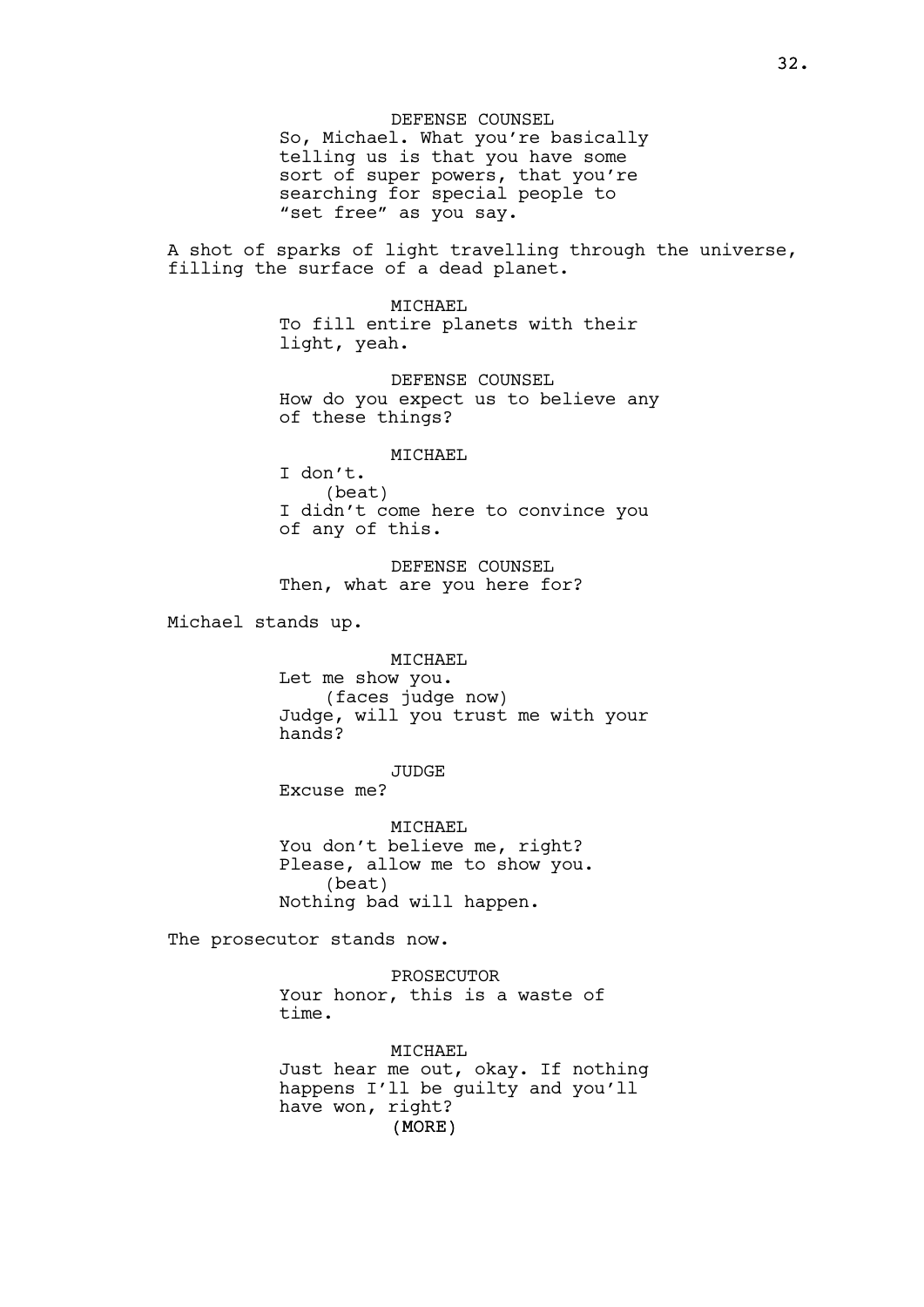MICHAEL (CONT'D) (to judge again) Sir, your hands, please.

The judge raises his hands up to Michael. He takes them. MICHAEL (CONT'D) It's okay sir. I know you're in pain now. What is it, cancer? JUDGE No, I mean... (beat) How did you...? MICHAEL I didn't, you just told me. (beat) What I do know is that you're a good person, maybe too good for this world. JUDGE What do you mean? MICHAEL It was you who made an effort to save those kids, am I right? The children of the lady I set free. JUDGE I couldn't let them suffer no more. MICHAEL I know, I knew since the moment she left, that they were going to be better and it was because of you. (beat) Thank you sir, and don't worry, your family will be safe too. JUDGE My family? What are you...? MICHAEL

It's okay, sir. Focus on my eyes. (beat) Trust me.

As he says this, Michael's hands begin to glow. Brighter and brighter and the people around now stand, they're shocked.

All but the judge, who's face has a confident expression.